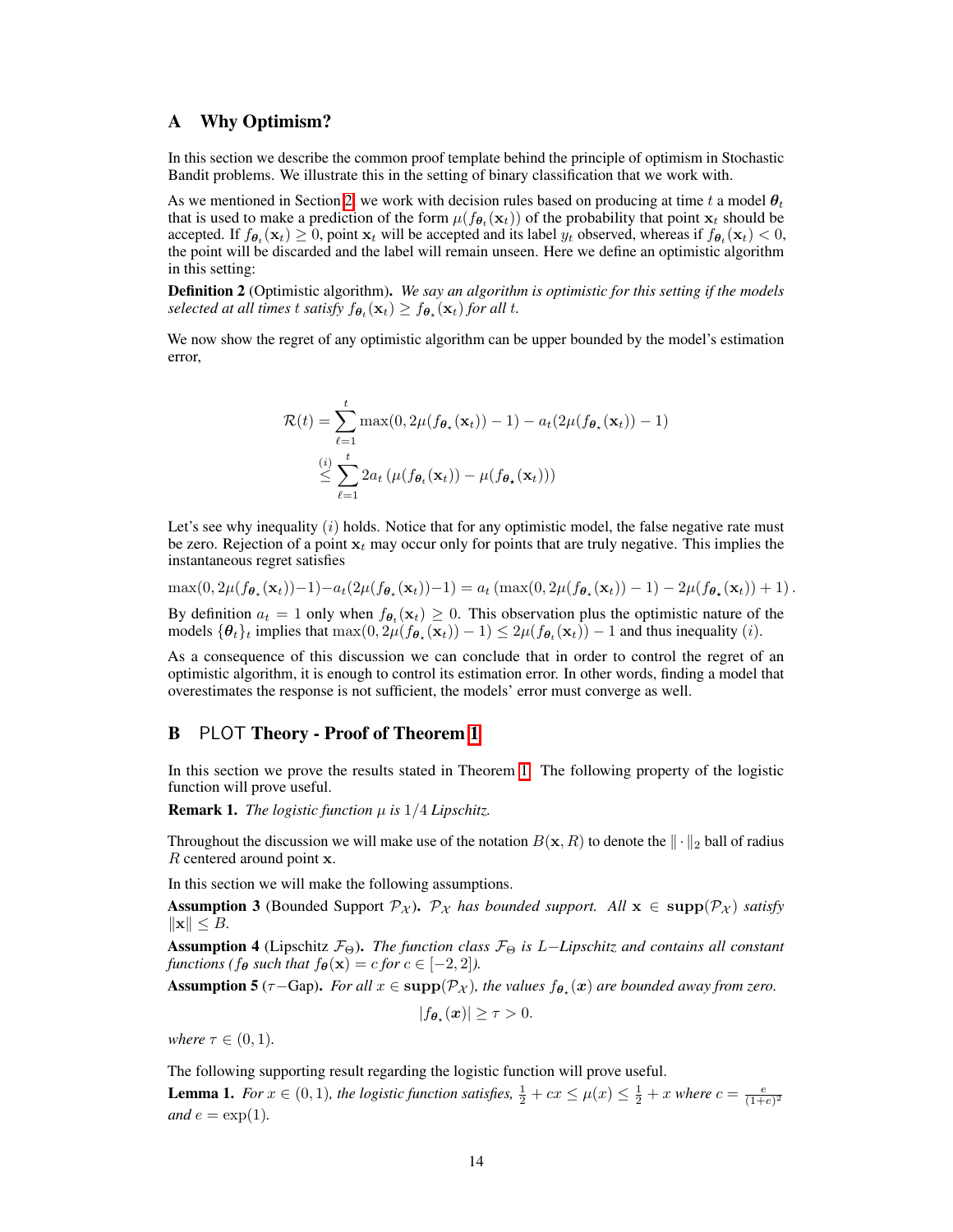*Proof.* The derivative of  $\mu$  satisfies  $\mu'(x) = (1 - \mu(x))\mu(x)$  and is a decreasing function in the interval  $(0, 1)$  with a minimum value of  $\frac{e}{(1+e)^2}$ .

Consider the function  $g(x) = \mu(x) - \left(\frac{1}{2} + cx\right)$ . It is easy to see that  $g(0) = 0$  and that  $g'(x) =$  $\mu'(x) - c \ge 0$  for all  $x \in (0,1)$ , therefore,  $g(x)$  is increasing in the interval  $(0,1)$  and we conclude that  $g(x) \geq 0$  for all  $x \in (0, 1)$ . The result follows:

$$
\mu(x) \ge \frac{1}{2} + cx \quad \forall x \in (0, 1).
$$

To prove the second direction we consider the function  $h(x) = \frac{1}{2} + x - \mu(x)$ . Observe that  $h'(x) = 1 - (1 - \mu(x))\mu(x)$  and therefore  $h'(x) \ge 0$  since  $h(0) = 0$  this implies ther result.

 $\Box$ 

We will make use of Pinsker's inequality,

<span id="page-1-0"></span>**Lemma 2** (Pinsker's inequality). Let  $\mathbb P$  and  $\mathbb Q$  be two distributions defined on the unvierse U. Then,

$$
D_{\mathrm{KL}}(\mathbb{P} \parallel \mathbb{Q}) = \frac{1}{2\ln(2)} \|\mathbb{P} - \mathbb{Q}\|_1^2
$$

Recall the unregularized and normalized negative cross entropy loss over a dataset  $\mathcal{D}_t$  equals,

$$
\bar{\mathcal{L}}(\boldsymbol{\theta}|\mathcal{D}_t) = \frac{1}{|\mathcal{D}_t|} \sum_{(\mathbf{x}, y) \in \mathcal{D}_t} -y \log \left(\mu(f_{\boldsymbol{\theta}}(\mathbf{x}))\right) - (1-y) \log \left(1 - \mu(f_{\boldsymbol{\theta}}(\mathbf{x}))\right)
$$
(3)

We can extend this definition to the population level. For any distribution *Q* we define the unregularized *normalized* cross entropy loss over *Q* whose labels are generated according to a logistic model with parameter  $\theta_{\star}$  as

$$
\bar{\mathcal{L}}(\theta|\mathcal{Q}) = \mathbb{E}_{(\mathbf{x},y)\sim\mathcal{Q}}\left[-y\log\left(\mu(f_{\theta}(\mathbf{x}))\right) - (1-y)\log\left(1 - \mu(f_{\theta}(\mathbf{x}))\right)\right]
$$
\n
$$
= \mathbb{E}_{\mathbf{x}\sim\mathcal{Q}_{\mathbf{x}}}\left[\mathrm{KL}\left(\mu(f_{\theta_{\star}}(\mathbf{x}) \parallel \mu(f_{\theta}(\mathbf{x}))\right) - \mathbb{E}_{\mathbf{x}\sim\mathcal{Q}_{\mathbf{x}}}\left[\mathrm{H}(\mu(f_{\theta_{\star}}(\mathbf{x}))\right]\right]
$$

As an immediate consequence of the last equality, we see that when  $f_{\theta_{\star}} \in \mathcal{F}$ , the vector  $\theta_{\star}$  is a minimizer of the population cross entropy loss. From now on we'll use the notation  $\mathcal{P}_t$  to denote the empirical distribution over datapoints given by *Dt*.

Observe also that if  $x \in \text{supp}(\mathcal{P}_\mathcal{X})$ , for all  $x' \in \mathbb{R}^d$  such that  $\|x - x'\| \leq \frac{\tau}{2L}$ , we have that as a consequence of Assumption  $\frac{4}{9}$ 

$$
|f_{\theta}(\boldsymbol{x}) - f_{\theta}(\boldsymbol{x}')| \leq \frac{\tau}{2}, \quad \forall \theta \in \Theta.
$$

and therefore because of Assumption [5,](#page-0-3)

$$
|f_{\theta_{\star}}(\boldsymbol{x}')| \geq \frac{\tau}{2}.
$$

Now let's consider  $x \in \text{supp}(\mathcal{P}_\mathcal{X})$  such that  $f_\theta(x) > 0$ . By Assumption  $\overline{5}$ , this implies that  $f_{\theta}(x) \geq \tau$ . Similarly if  $x \in \text{supp}(\mathcal{P}_{\mathcal{X}})$  such that  $f_{\theta}(x) < 0$  implies that  $f_{\theta}(x) \leq -\tau$ .

Let's start by considering the case when  $\forall (x, y), (x', y') \in \mathcal{D}_t$  satisfy  $\|x - x'\| \leq \tau^2$ . Let's for a moment assume that  $f_{\theta_{\star}}(\mathbf{x}) > 0$  for all  $(\mathbf{x}, y) \in \mathcal{D}_t$  and therefore (by Assumption  $5$ ) that  $f_{\theta_{\star}}(\mathbf{x}) \geq \tau$ . If this is the case, we will assume that

<span id="page-1-1"></span>Lemma 3. *If D<sup>t</sup> satisfies the following properties,*

- *I.*  $\forall (\mathbf{x}, y), (\mathbf{x}', y') \in \mathcal{D}_t$  *it holds that*  $\|\mathbf{x} \mathbf{x}'\| \le \frac{\tau^2}{128L}$ .
- *2. There exists*  $(\tilde{\mathbf{x}}, y) \in \mathcal{D}_t$  *such that*  $f_{\theta_*}(\mathbf{x}) > 0$ *.*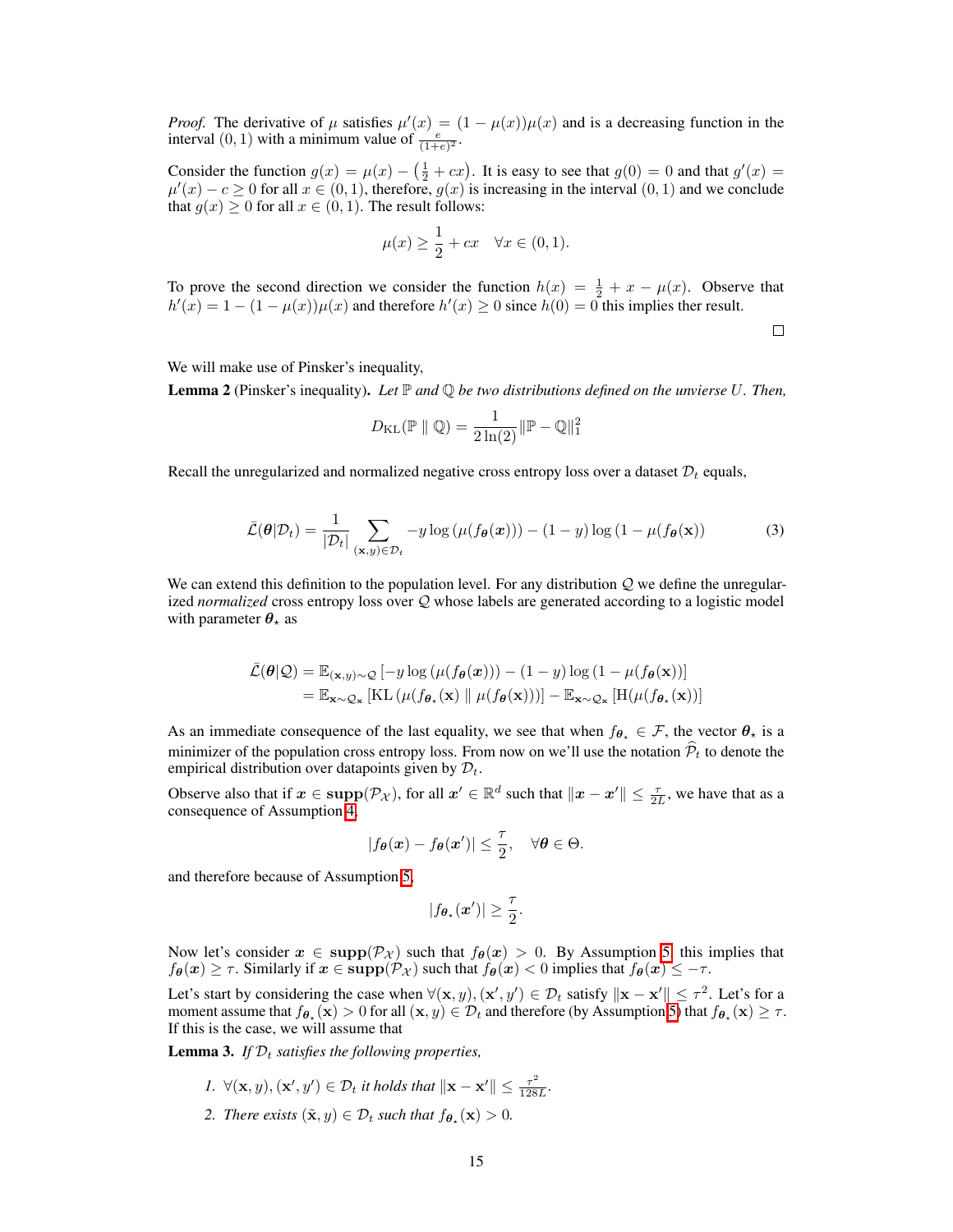3. 
$$
\hat{y} = \frac{1}{|\mathcal{D}_t|} \sum_{(\mathbf{x}, y) \in \mathcal{D}_t} y \ge \frac{1}{4} + \frac{\mu(\tau)}{2}.
$$

*Then,*

$$
\widehat{\boldsymbol{\theta}}_t = \argmin_{\boldsymbol{\theta}} \bar{\mathcal{L}}(\boldsymbol{\theta} | \mathcal{D}_t)
$$

 $Satisfies, f_{\widehat{\theta}_t}(\mathbf{x}) > 0$  *for all*  $(\mathbf{x}, y) \in \mathcal{D}_t$ *.* 

*Proof.* First observe that as a consequence of the *L*-Lipschitzness of  $f_{\theta_{\star}}$  having all points in  $\mathcal{D}_t$ be contained within a ball of radius  $\frac{\tau^2}{128L}$  implies that for all  $(\mathbf{x}, y), (\mathbf{x}', y') \in \mathcal{D}_t$  the difference  $|\mu(f_{\theta_{\star}}(\mathbf{x})) - \mu(f_{\theta_{\star}}(\mathbf{x}'))| \leq \frac{1}{4} |f_{\theta_{\star}}(\mathbf{x}) - f_{\theta_{\star}}(\mathbf{x}')| \leq \frac{L}{4} ||\mathbf{x} - \mathbf{x}'|| \leq \frac{L\tau^2}{4 \times 128L} = \frac{\tau^2}{128 \times 4}$ . In particular this also implies that  $|f_{\theta_{\star}}(\mathbf{x}) - f_{\theta_{\star}}(\mathbf{x}')| \leq \frac{\tau^2}{128} \leq \frac{\tau}{128}$ . The last inequality holds because  $\tau^2 \leq \tau$ .

Let  $\tilde{\mathbf{x}}$  be a point in  $\mathcal{D}_t$  such that  $f_{\theta_\star}(\tilde{\mathbf{x}}) > 0$ . By Assumption  $\overline{\mathcal{B}}, f_{\theta_\star}(\tilde{\mathbf{x}}) \geq \tau$  and therefore,  $\mu(f_{\theta_{\star}}(\widetilde{\mathbf{x}})) \geq \mu(\tau)$ . This implies that for all  $(\mathbf{x}, y) \in \mathcal{D}_t$ ,  $\mu(f_{\theta_{\star}}(\mathbf{x})) \geq \mu(\tau) - \frac{\tau}{128 \times 4}$  and that  $f_{\boldsymbol{\theta}_{\star}}(\mathbf{x}) \geq \frac{127\tau}{128}.$ 

By Lemma $\boxed{1}$  $\mu(\tau) \geq \frac{1}{2} + c\tau$  where  $c \approx .196$  and therefore  $\mu(f_{\theta_{\star}}(\mathbf{x})) \geq \frac{1}{2} + (c - \frac{1}{128 \times 4})\tau \geq \frac{1}{2} + \frac{4\tau}{25}$  for all  $(\mathbf{x}, y) \in \mathcal{D}_t$ . In other words, all points in  $\mathcal{D}_t$  should have true p probability gap value (away from  $1/2$ ) of at least  $\frac{4\tau}{25}$ .

We will prove this Lemma by exhibiting an *L*-Lipschitz classifier whose loss always lower bounds the loss of any classifier that rejects any of the points. But first, let's consider a classifier parametrized by  $\tilde{\theta}$  such that  $f_{\tilde{\theta}}(x) \leq 0$  for some  $(x, y) \in \mathcal{D}_t$ . If this holds, the radius  $\frac{\tau}{128L}$  of  $\mathcal{D}_t$  and the *L*-Lipschitzness of the function class imply,

<span id="page-2-1"></span>
$$
f_{\tilde{\boldsymbol{\theta}}}(\mathbf{x}') \leq \frac{\tau}{128}, \forall \mathbf{x}' \in \mathcal{D}_t.
$$

And therefore that  $\mu(f_{\tilde{\theta}}(\mathbf{x})) \leq \mu(\frac{\tau}{128}) \leq \frac{1}{2} + \frac{\tau}{128}$ . Similar to the argument we made for  $\theta_{\star}$  above, Lipschitzness implies,

<span id="page-2-0"></span>
$$
\left|\mu(f_{\tilde{\boldsymbol{\theta}}}(\mathbf{x})) - \mu(f_{\tilde{\boldsymbol{\theta}}}(\mathbf{x}'))\right| \le \frac{L\tau^2}{4 \times 128L} = \frac{\tau^2}{128 \times 4} \le \frac{\tau}{128 \times 4}
$$
(4)

Combining these observations we conclude that

$$
\mu(f_{\tilde{\boldsymbol{\theta}}}(\mathbf{x})) < \frac{1}{2} + \frac{\tau}{128} < \frac{1}{2} + \frac{4\tau}{25} \leq \mu(f_{\boldsymbol{\theta}_{\star}}(\mathbf{x})), \quad \forall \mathbf{x} \in \mathcal{D}_t.
$$
\n
$$
\tag{5}
$$

Let's now consider  $\theta_{\text{const}}$  be a parameter such that  $f_{\theta_{\text{constant}}}(\mathbf{x}) = \mu^{-1}(\frac{1}{2} + \frac{487\tau}{6400})$  so that  $\mu(f_{\theta_{\text{constant}}}(\mathbf{x})) = \frac{1}{2} + (\frac{4}{25} - \frac{1}{128})/2 = \frac{1}{2} + \frac{487\tau}{6400}$  for all  $\mathbf{x} \in \mathcal{D}_t$ . This is a constant classifier whose responses lie exactly midway between the lower bounds for the predictions of  $\theta_{\star}$  and  $\tilde{\theta}$ .

Denote by  $\mathcal{D}_t(1) = \{(\mathbf{x}, y) \in \mathcal{D}_t \text{ s.t. } y = 1\}$  and  $\mathcal{D}_t(0) = \{(\mathbf{x}, y) \in \mathcal{D}_t \text{ s.t. } y = 0\}.$ Recall that  $\mathcal{L}^0(\theta|\mathcal{D}_t) = \sum_{(\mathbf{x},y)\in\mathcal{D}_t} -y \log(\mu(f_\theta(\mathbf{x})) - (1-y) \log(1 - \mu(f_\theta(\mathbf{x})).$  Hence,

$$
\mathcal{L}^{0}(\tilde{\theta}|\mathcal{D}_{t}) - \mathcal{L}^{0}(\theta_{\text{constant}}|\mathcal{D}_{t}) = \sum_{(\mathbf{x}, y) \in \mathcal{D}_{t}} y \log \left( \frac{\mu(f_{\theta_{\text{constant}}}(\mathbf{x}))}{\mu(f_{\tilde{\theta}}(\mathbf{x}))} \right) +
$$

$$
(1 - y) \log \left( \frac{1 - \mu(f_{\theta_{\text{constant}}}(\mathbf{x}))}{1 - \mu(f_{\tilde{\theta}}(\mathbf{x}))} \right)
$$

$$
= \sum_{(\mathbf{x}, y) \in \mathcal{D}_{t}(1)} \log \left( \frac{\mu(f_{\theta_{\text{constant}}}(\mathbf{x}))}{\mu(f_{\tilde{\theta}}(\mathbf{x}))} \right) +
$$

$$
\sum_{(\mathbf{x}, y) \in \mathcal{D}_{t}(0)} \log \left( \frac{1 - \mu(f_{\theta_{\text{constant}}}(\mathbf{x}))}{1 - \mu(f_{\tilde{\theta}}(\mathbf{x}))} \right)
$$

By Equations [4,](#page-2-0) [5,](#page-2-1)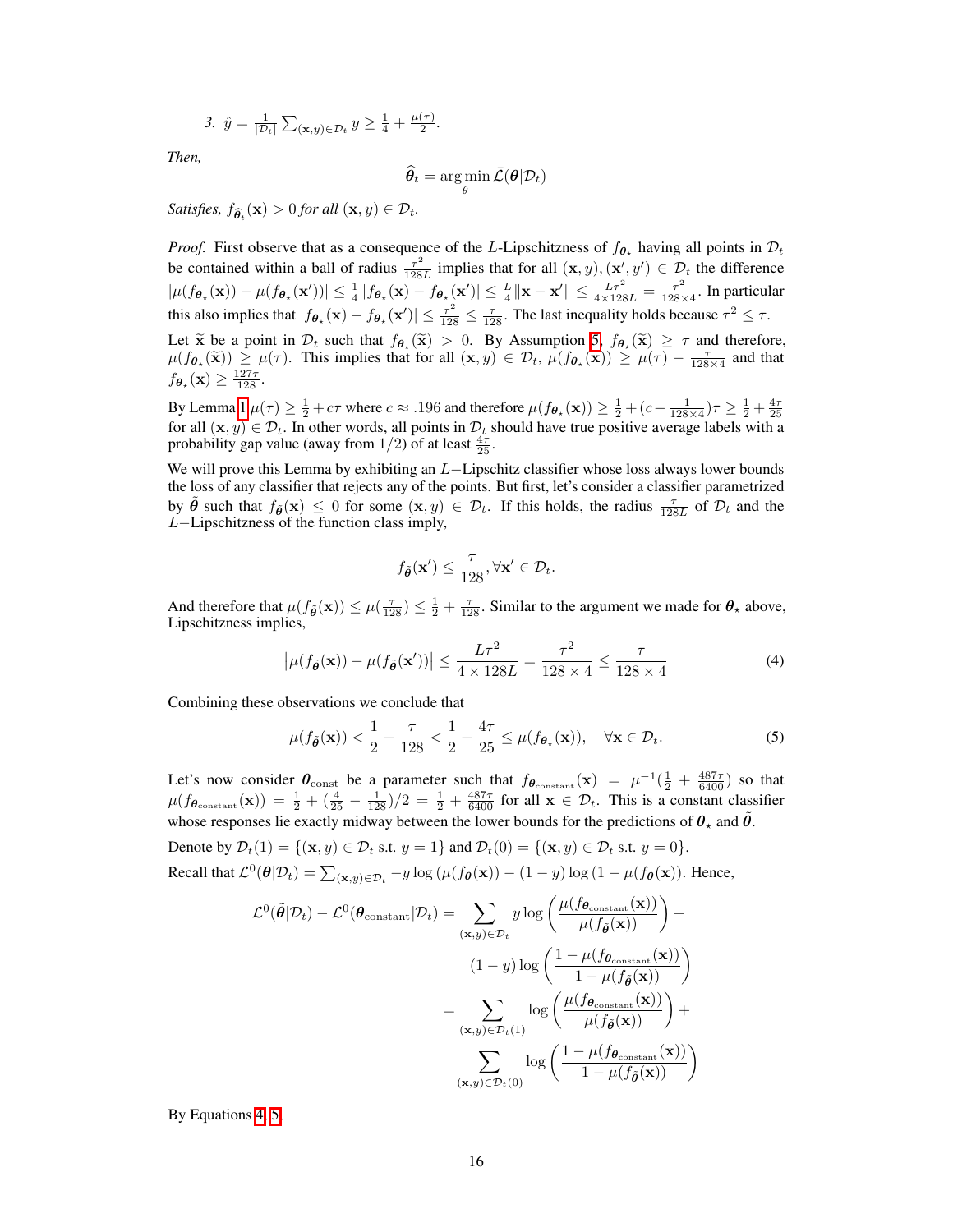$$
\min_{0 \leq z \leq \frac{1}{2} + \frac{\tau}{128}} |\mathcal{D}_t(1)| \log \left( \frac{\mu(f_{\boldsymbol{\theta}_{\text{constant}}}(\mathbf{x}))}{z} \right) + |\mathcal{D}_t(0)| \log \left( \frac{1 - \mu(f_{\boldsymbol{\theta}_{\text{constant}}}(\mathbf{x}))}{1 - z + \frac{\tau^2}{512}} \right) \leq \mathcal{L}^0(\tilde{\boldsymbol{\theta}}|\mathcal{D}_t) - \mathcal{L}^0(\boldsymbol{\theta}_{\text{constant}}|\mathcal{D}_t)
$$

Notice that  $\mu(f_{\theta_{\text{constant}}}(\mathbf{x})) = \frac{1}{2} + \frac{487\tau}{6400} > \frac{1}{2} + \frac{\tau}{128} + \frac{\tau^2}{512}$  and therefore  $\log \left( \frac{1 - \mu(f_{\theta_{\text{constant}}}(\mathbf{x}))}{1 - z + \frac{\tau^2}{2}} \right)$  $\frac{(f_{\boldsymbol{\theta}_{\text{constant}}}(x))}{1-z+\frac{\tau^2}{512}} \bigg) \leq 0$ for all  $z \leq \frac{1}{2} + \frac{\tau}{128}$ .

Recall that by Assumption  $\overline{5}$ , the gap  $\tau \in (0, 1)$  and therefore by Lemma  $\overline{1}$ ,  $\mu(\tau) \ge \frac{1}{2} + c\tau$  where  $c \approx .196$ . Let's try showing that  $\frac{\mathcal{L}^0(\tilde{\theta}|\mathcal{D}_t) - \mathcal{L}^0(\theta_{\text{constant}}|\mathcal{D}_t)}{|\mathcal{D}_t|} > 0$ . Since by assumption  $\frac{|\mathcal{D}_t(1)|}{|\mathcal{D}_t|} \ge \frac{1}{4} + \frac{\mu(\tau)}{2} \ge \frac{1}{2} + \frac{c\tau}{2} \ge \frac{1}{2} + \frac{49\tau}{500}$ , this statemen

<span id="page-3-0"></span>
$$
\min_{0 \le z \le \frac{1}{2} + \frac{\tau}{128}} \left( \frac{1}{2} + \frac{49\tau}{500} \right) \log \left( \frac{\frac{1}{2} + \frac{487\tau}{6400}}{z} \right) + \left( \frac{1}{2} - \frac{49\tau}{500} \right) \log \left( \frac{\frac{1}{2} - \frac{487\tau}{6400}}{1 - z + \frac{\tau^2}{512}} \right) > 0 \tag{6}
$$

for all  $\tau \in (0,1)$ . The optimization problem corresponding to *z* can be considered first. Let  $g_{\tau}(z) = \left(\frac{1}{2} + \frac{49\tau}{500}\right) \log\left(\frac{1}{z}\right) + \left(\frac{1}{2} - \frac{49\tau}{500}\right) \log\left(\frac{1}{1 - z + \frac{\tau^2}{512}}\right)$ . The derivative of  $g_{\tau}$  w.r.t *z* equals,  $\frac{\partial g_\tau(z)}{\partial z} =$  $(\frac{1}{2} + \frac{49\tau}{500})$ *z*  $\left(\frac{1}{2} - \frac{49\tau}{500}\right)$  $1 - z + \frac{\tau^2}{512}$ 

Thus, this expression has a single minimizer at

$$
z^*(\tau) = \frac{\frac{1}{2} + \frac{\tau^2}{1024} + \frac{49\tau^3}{500} + \frac{49\tau^2}{512*500}}{1 - \frac{49\tau}{250}}
$$

A simple algebraic substitution shows us that  $z^*(\tau) \ge \frac{1}{2} + \frac{\tau}{128}$ . Thus the right value to substitute for z in the expression above equals the boundary point  $\frac{1}{2} + \frac{\tau}{128}$ . Substituting this expression back into the optimization problem  $\boxed{6}$  it remains to show that for all  $\tau \in (0, 1)$ ,

$$
\left(\frac{1}{2}+\frac{49\tau}{500}\right) \log \left(\frac{\frac{1}{2}+\frac{487\tau}{6400}}{\frac{1}{2}+\frac{\tau}{128}}\right)+\left(\frac{1}{2}-\frac{49\tau}{500}\right) \log \left(\frac{\frac{1}{2}-\frac{487\tau}{6400}}{\frac{1}{2}-\frac{\tau}{128}+\frac{\tau^2}{512}}\right)>0
$$

The last expression can be rewritten as,

$$
D_{\text{KL}}\left(\frac{1}{2} + \frac{487\tau}{6400} \parallel \frac{1}{2} + \frac{\tau}{128}\right) + \underbrace{\left(\frac{49\tau}{500} - \frac{487\tau}{6400}\right)}_{\text{500}} \left(\log\left(\frac{\frac{1}{2} + \frac{487\tau}{6400}}{\frac{1}{2} + \frac{\tau}{128}}\right) - \log\left(\frac{\frac{1}{2} - \frac{487\tau}{6400}}{\frac{1}{2} - \frac{\tau}{128}}\right)\right) + \underbrace{\left(\frac{1}{2} - \frac{49\tau}{500}\right)}_{\geq 0} \log\left(\frac{\frac{1}{2} - \frac{\tau}{128}}{\frac{1}{2} - \frac{\tau}{128} + \frac{\tau^2}{512}}\right)
$$

By Pinsker's inequality (see Lemma  $\boxed{2}$ ),

$$
D_{\text{KL}}\left(\frac{1}{2} + \frac{487\tau}{6400} \parallel \frac{1}{2} + \frac{\tau}{128}\right) \ge \frac{1}{2\ln(2)} \left(2 * \left(\frac{487}{6400} - \frac{1}{128}\right)\tau\right)^2 \ge 0.013\tau^2.
$$

The following inequalities also hold,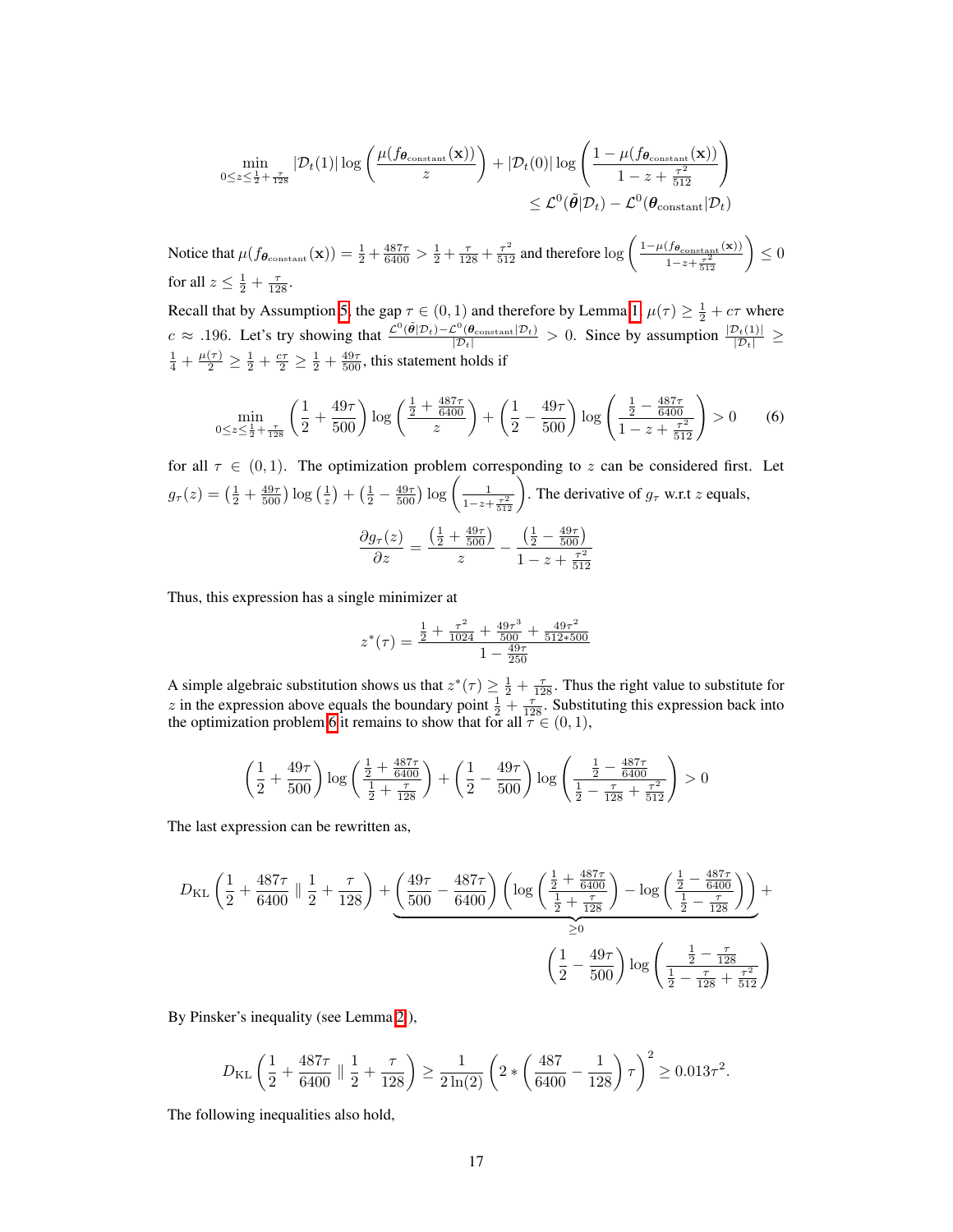$$
\frac{\frac{1}{2} - \frac{\tau}{128}}{\frac{1}{2} - \frac{\tau}{128} + \frac{\tau^2}{512}} = 1 - \frac{\frac{\tau^2}{512}}{\frac{1}{2} - \frac{\tau}{128} + \frac{\tau^2}{512}} \ge 1 - \left(\frac{\tau^2}{512}\right) / (\frac{1}{2}) = 1 - \frac{\tau^2}{256}.
$$

Since for all  $x \le \frac{1}{256}$  we have that  $g(x) = \log(1-x) + 2x$  is increasing for  $0 \le x \le \frac{1}{2}$  and sinc  $\tau \leq 1$  this implies that

$$
\log \left( \frac{\frac{1}{2} - \frac{\tau}{128}}{\frac{1}{2} - \frac{\tau}{128} + \frac{\tau^2}{512}} \right) \ge \log \left( 1 - \frac{\tau^2}{256} \right) \ge -\frac{\tau^2}{128}.
$$

Therefore,

$$
\left(\frac{1}{2} - \frac{49\tau}{500}\right) \log \left(\frac{\frac{1}{2} - \frac{\tau}{128}}{\frac{1}{2} - \frac{\tau}{128} + \frac{\tau^2}{512}}\right) \ge -\left(\frac{1}{2} - \frac{49\tau}{500}\right) \frac{\tau^2}{128} = -\frac{201}{64000}\tau > -0.004\tau^2
$$

Therefore,

$$
\left(\frac{1}{2} + \frac{49\tau}{500}\right) \log \left(\frac{\frac{1}{2} + \frac{487\tau}{6400}}{\frac{1}{2} + \frac{\tau}{128}}\right) + \left(\frac{1}{2} - \frac{49\tau}{500}\right) \log \left(\frac{\frac{1}{2} - \frac{487\tau}{6400}}{\frac{1}{2} - \frac{\tau}{128} + \frac{\tau^2}{512}}\right) \ge 0.013\tau^2 - 0.004\tau^2 = 0.009\tau^2.
$$

Since  $\theta_{\text{constant}}$  parametrizes an *L*—Lipschitz function,  $f_{\theta_{\text{constant}}}$  this finalizes the result. It implies the constant classifier has a better loss than any classifier having at least one negative label.

 $\Box$ 

The reverse version of Lemma  $\frac{4}{4}$  also holds.

<span id="page-4-0"></span>**Lemma 4** (Reverse version of Lemma  $\overline{3}$ ). *If*  $D_t$  *satisfies the following properties,* 

- *I.*  $\forall (\mathbf{x}, y), (\mathbf{x}', y') \in \mathcal{D}_t$  *it holds that*  $\|\mathbf{x} \mathbf{x}'\| \le \frac{\tau^2}{128L}$ .
- *2. There exists*  $(\tilde{\mathbf{x}}, y) \in \mathcal{D}_t$  *such that*  $f_{\boldsymbol{\theta}_*}(\mathbf{x}) < 0$ *.*

3. 
$$
\hat{y} = \frac{1}{|\mathcal{D}_t|} \sum_{(\mathbf{x}, y) \in \mathcal{D}_t} y \leq \frac{1}{4} + \frac{\mu(-\tau)}{2}.
$$

*Then,*

$$
\widehat{\bm{\theta}}_t = \argmin_{\bm{\theta}} \bar{\mathcal{L}}(\bm{\theta} | \mathcal{D}_t)
$$

 $Satisfies, f_{\widehat{\theta}_t}(\mathbf{x}) < 0$  *for all*  $(\mathbf{x}, y) \in \mathcal{D}_t$ *.* 

*Proof.* The proof of Lemma  $\overline{3}$  applies to this setting.

We'll use the notation  $\mathcal{D}_t(1, R, \mathbf{x}) = \{(\mathbf{x}, y) \in \mathcal{D}_t(R, \mathbf{x}) \text{ s.t. } y = 1\}$  and  $\mathcal{D}_t(0, R, \mathbf{x}) = \{(\mathbf{x}, y) \in \mathcal{D}_t(R, \mathbf{x})\}$  $\mathcal{D}_t(R, \mathbf{x})$  s.t.  $y = 0$ } and  $\hat{y}(\mathbf{x}) = \frac{|\mathcal{D}_t(1, \frac{\tau^2}{128L}, \mathbf{x})|}{|\mathcal{D}_t(\frac{\tau^2}{12\tau}, \mathbf{x})|}$  $|\mathcal{D}_t(\frac{\tau^2}{128L}, \mathbf{x})|$ 

Let's consider a  $\frac{\tau^2}{256L}$ -cover  $\mathcal{N}(B, \frac{\tau^2}{256L})$  of the radius *B*-ball (for an in depth discussion of properties of  $\epsilon$ -covers see Chapter 5 of  $[41]$  ) in  $\mathbb{R}^d$ . We will further refine this cover into one made of disjoint subsets. It is easy to see that such a cover can be constructed out of a covering made of possibly overlapping balls via the following steps. We further trim the cover to be made of regions all with positive probability under  $\mathcal{P}_{\mathcal{X}}$ .

1. Since  $\mathcal{N}(B, \frac{\tau^2}{256L})$  is finite any point  $\mathbf{x} \in B(\mathbf{0}, B)$  lies in the intersection of finitely many elements from  $\mathcal{N}(B, \frac{\tau^2}{256L})$ .

 $\Box$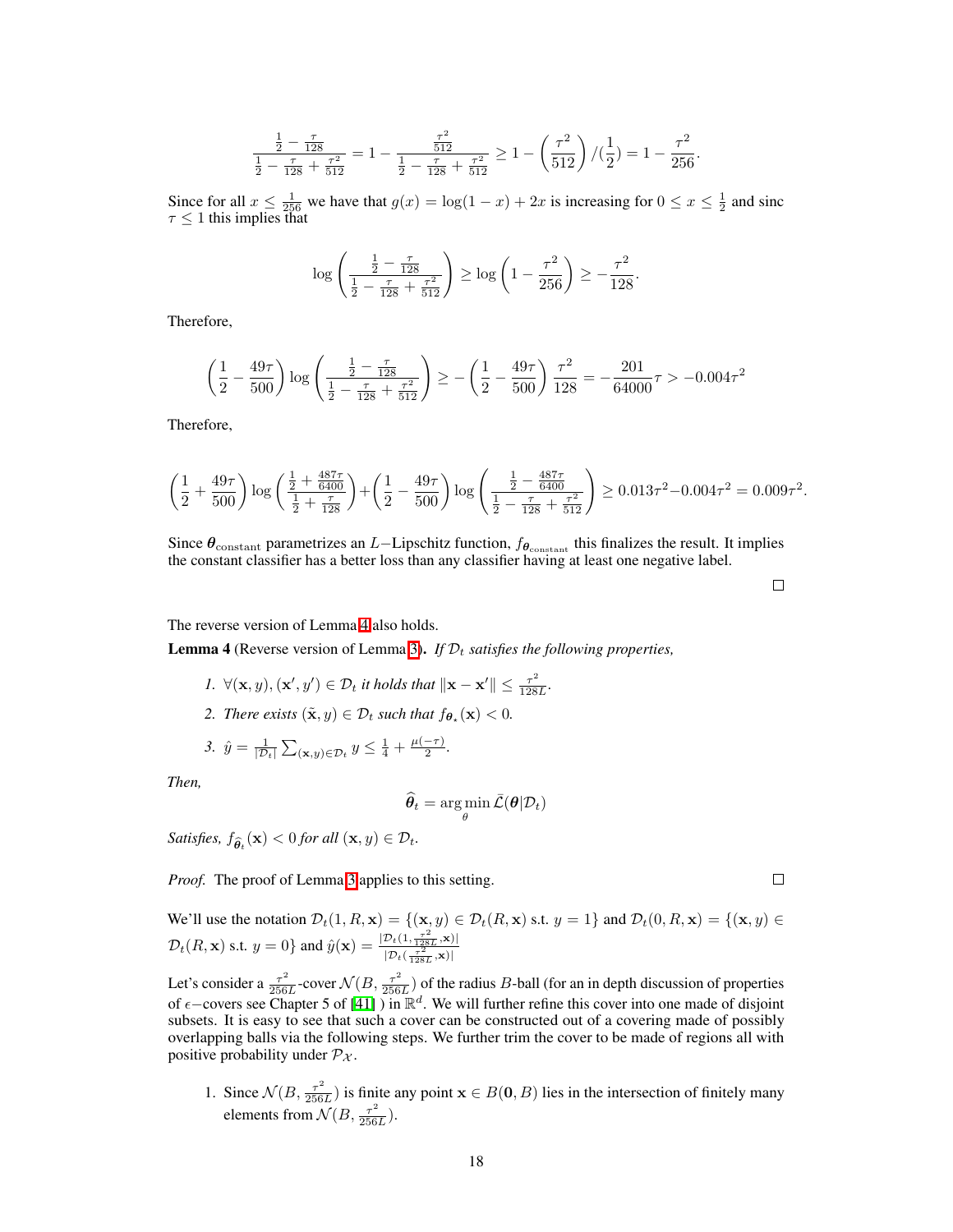- 2. For each  $n \in |\mathcal{N}(B, \frac{\tau^2}{256L})|$  the subset of points of  $B(\mathbf{0}, B)$  that lie in the intersection of exactly *n* balls from  $\mathcal{N}(B, \frac{\tau^2}{256L})$  is a finite collection of connected subsets.
- 3. For each region alluded in the previous item and within each ball of  $\mathcal{N}(B, \frac{\tau^2}{256L})$ , assign a specific ball to be the one preserving that region. All of this is possible because these sets are finite.
- 4. The previous procedure induces the desired disjoint covering.

Let  $\tilde{\mathcal{N}}(B, \frac{\tau^2}{256L})$  be that cover. For any  $\mathbf{x} \in B(\mathbf{0}, B)$  we will use the notation  $s(\mathbf{x})$  to denote the element of  $\tilde{\mathcal{N}}(B, \frac{\tau^2}{256L})$  containing x and  $b(x)$  to denote the center of the ball (inherited from the original covering) whose modified version ( $s(\mathbf{x})$ ) in  $\tilde{\mathcal{N}}(B, \frac{\tau^2}{256L})$  contains **x**.

Let's define a quantized population distribution  $\mathcal{P}^b$  over  $\{\bar{\mathbf{x}} s.t. \ \bar{\mathbf{x}} \text{ is a 'center'' of an element in } \mathcal{\tilde{N}}(B, \frac{\tau^2}{256L})\} \times \{0,1\}$  with probabilities  $\mathcal{P}^b(\bar{\mathbf{x}})$  =  $\int_{\mathbf{x} \text{ s.t. } b(\mathbf{x}) = \bar{\mathbf{x}}} \mathcal{P}_{\mathcal{X}}(\mathbf{x}) d\mathbf{x}$  for  $\bar{\mathbf{x}} \in \mathcal{N}(B, \frac{\tau^2}{256L}).$  And  $\mathcal{P}^b(\bar{y} = 1 | \bar{\mathbf{x}}) = \frac{\int_{\mathbf{x} \text{ s.t. } b(\mathbf{x}) = \bar{\mathbf{x}}} \mathcal{P}(y=1, \mathbf{x}) dx}{\mathcal{P}^b(\bar{\mathbf{x}})}.$ 

For any  $x \in B(0, B)$  we define  $\bar{y}(\bar{\mathbf{x}}, R) = \mathcal{P}_{\mathbf{x} \sim \mathcal{P}_{\mathbf{x}}, y \sim \text{Ber}(\mu(f_{\theta}(\mathbf{x})))}(y = 1 | \mathbf{x} \in B(\bar{\mathbf{x}}, R))$  to be the conditional

Let  $\mathbf{x} \in \text{supp}(\mathcal{P}_\mathcal{X})$  be any point in the support of  $\mathcal{P}_\mathcal{X}$ . By  $\bar{\mathbf{x}} = b(\mathbf{x})$  from  $\mathcal{N}(B, \frac{\tau^2}{256L})$  satisfies  $B(\bar{x}, \frac{\tau^2}{128L}) \subset B(\mathbf{x}, \frac{\tau^2}{128L})$ . Consequently at any time *t*, point  $\mathbf{x}_t$  satisfies  $\{\mathbf{x} \in \mathcal{D}_t \text{ s.t. } \mathbf{x} \in s(\mathbf{x}_t)\} \subseteq$  $\mathcal{D}_t(\frac{\tau^2}{128L}, \mathbf{x}_t)$ .

The following concentration result will prove useful,

<span id="page-5-0"></span>**Lemma 5** (Hoeffding Inequality). Let  $\{M_t\}_{t=1}^{\infty}$  be a martingale difference sequence with  $|M_t| \leq \zeta$ *and let*  $\delta \in (0, 1]$ *. Then with probability*  $1 - \delta$  *for all*  $T \in \mathbb{N}$ 

$$
\sum_{t=1}^{T} M_t \le 2\zeta \sqrt{T \ln\left(\frac{6\ln T}{\delta}\right)}.
$$

for a proof see Lemma A.1 from [\[7\]](#page-0-6).

<span id="page-5-1"></span>Let x be a fixed point in  $B(0, B)$ . Let's define the martingale sequences  $M_t^{(1)}(\mathbf{x}) = \mathcal{P}_{\mathcal{X}}(\tilde{\mathbf{x}})$  $B(\mathbf{x}, \frac{\tau}{128L}) - 1 \left\{ \mathbf{x}_t \in B(\mathbf{x}, \frac{\tau^2}{128L}) \right\}$  and  $M_t^{(2)}(\mathbf{x}) = 1 \left\{ \mathbf{x}_t \in B(\mathbf{x}, \frac{\tau^2}{128L}) \right\}$ *·*  $\left(y_t - \bar{y}(\mathbf{x}, \frac{\tau^2}{128L})\right)$ . As a consequence of Lemma  $5$  we see that with probability at least  $1 - \delta$  for all  $t \in \mathbb{N}$ ,

$$
\sum_{t=1}^{T} M_t^{(1)} \le 4\sqrt{t\ln\left(\frac{6\ln t}{\delta}\right)}\tag{7}
$$

<span id="page-5-2"></span>Let's define this event as  $\mathcal{E}_1(\delta)$ . And similarly with probability at least  $1 - 2\delta$  for all  $t \in \mathbb{N}$ ,

$$
\left| \sum_{t=1}^{T} M_t^{(2)} \right| \le 4 \sqrt{t \ln \left( \frac{6 \ln t}{\delta} \right)}
$$
 (8)

Let's define this event as  $\mathcal{E}_2(\delta)$ .

<span id="page-5-3"></span>Let  $p_{\min} = \min_{s \in \tilde{\mathcal{N}}(B, \frac{\tau^2}{256L})} \mathcal{P}_{\mathcal{X}}(s)$ . Equation  $\boxed{\mathcal{I}}$  implies that whenever  $\mathcal{E}_1(\delta)$  holds, for all  $t \in \mathcal{N}$ 

$$
p_{\min}t \le t \mathcal{P}_{\mathcal{X}}(\tilde{\mathbf{x}} \in B(\mathbf{x}, \frac{\tau}{128L})) \le \sum_{\ell=1}^{t} \mathbf{1}\left\{\mathbf{x}_{\ell} \in B(\mathbf{x}, \frac{\tau^2}{128L})\right\} + 4\sqrt{t\ln\left(\frac{6\ln t}{\delta}\right)}
$$
(9)

Let  $t_0 \in \mathbb{N}$  be the first integer  $t$  such that  $p_{\min}t - 4\sqrt{t \ln\left(\frac{6\ln t}{\delta}\right)} \ge \frac{p_{\min}t}{2}$ . For all  $t \ge t_0$  we have that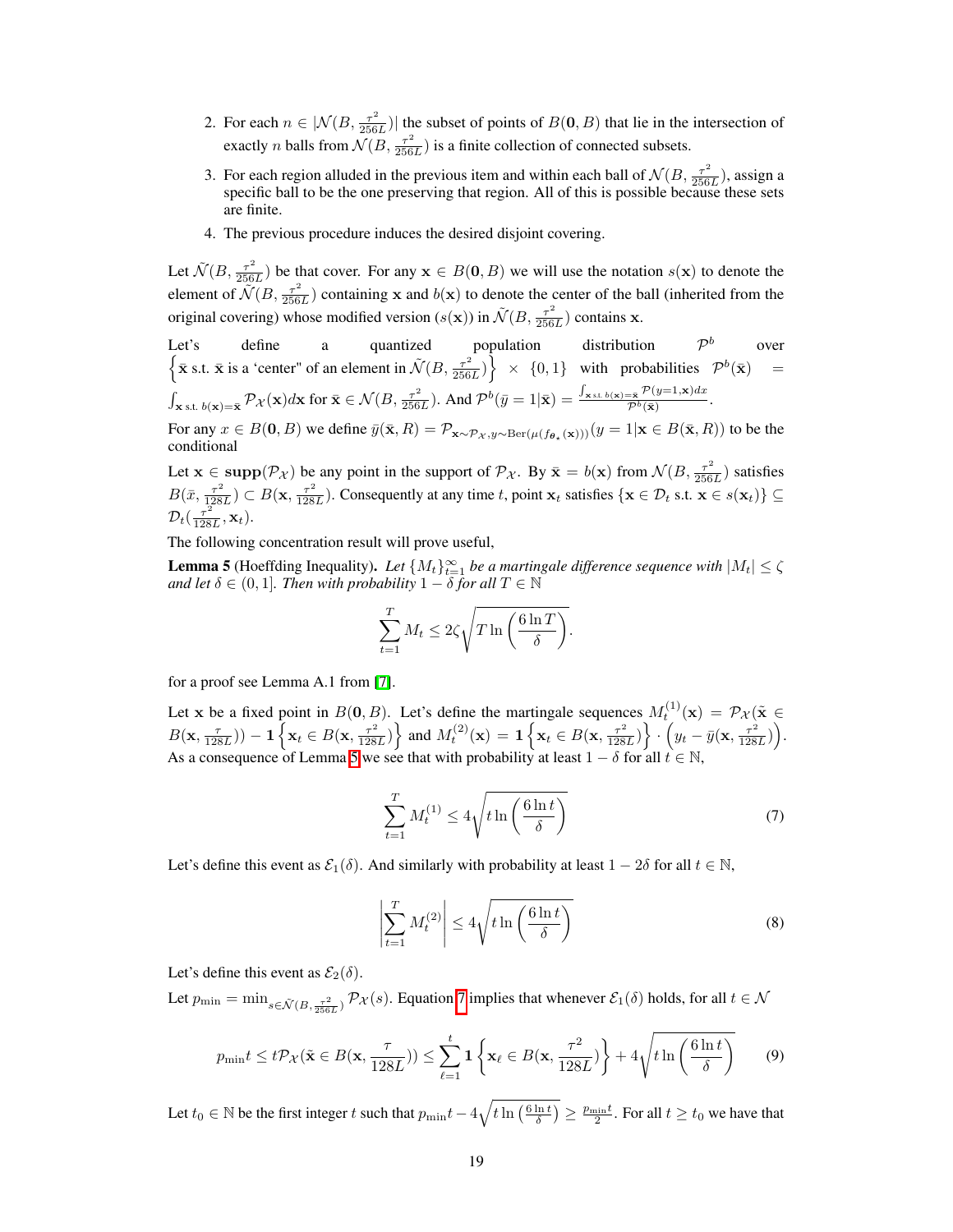$$
\frac{p_{\min}}{2}t \leq \sum_{\ell=1}^t \mathbf{1}\left\{\mathbf{x}_\ell \in B\left(\mathbf{x}, \frac{\tau^2}{128L}\right)\right\}
$$

We will make use of the following supporting result,

<span id="page-6-2"></span>**Lemma 6.** *Let*  $c_1 \geq 1, c_2 > 0$ *. For all*  $t \geq 4c_1 \log(4c_1c_2)$ *,* 

$$
t \geq c_1 \log(c_2 t)
$$

*Proof.* The following fact will prove useful,

- 1. The function  $x \geq \ln(x)$  for all  $x \geq 1$ .
	- **Proof:** Let  $g(x) = x \ln(x)$ , observe that  $g(1) = 0$  and  $g'(x) = 1 \frac{1}{x} \ge 0$  for all  $x \geq 1$ . This finalizes the proof.

Let's start by expanding  $c_1 \log(c_2 t) = c_1 \log(c_2) + c_1 \log(t)$ . A necessary condition for the inequality  $\frac{t}{2} \ge c_1 \log(c_2 t)$  to hold is that  $t \ge c_1 \log(c_2)$ . Consider the function  $g(t) = \frac{t}{2} - c_1 \log(t)$ . It's derivative equals  $g'(t) = \frac{1}{2} - \frac{c_1}{t}$  which implies that *g* is increasing for all  $t \ge 2c_1$ . Since  $c_1 \geq 1$ ,

$$
\log(4c_1) \ge \log \log(4c_1)
$$

Thus

$$
4\log(4c_1) \ge 2\log(4c_1) + 2(\log \log(4c_1))
$$

And therefore

$$
4c_1 \log(4c_1) \ge 2c_1 \log(4c_1 \log(4c_1))
$$

this implies that  $g(4c_1 \log(4c_1)) \geq 0$ . The increasing nature of *g* for all  $t \geq 2c_1$  implies that as long as  $t \geq 2c_1 \log(c_2) + 4c_1 \log(4c_1)$ , then  $t \geq c_1 \log(c_2 t)$ . We can relax that condition to  $t \geq 4c_1 (\log(c_2) + \log(4c_1))$ , the result follows.

<span id="page-6-1"></span> $\Box$ 

We can derive a more precise bound for  $t_0$  as follows,

<span id="page-6-0"></span>**Lemma 7.** With probability  $1 - \delta$ , for all  $t \ge \frac{256}{p_{\min}^2} \ln \left( \frac{768}{p_{\min}^2 \delta} \right)$ ⌘ *we have that p*min  $\frac{\min}{2}t \leq \sum_{\ell=1}^t$  $_{\ell=1}$ 1  $\sqrt{ }$  $\mathbf{x}_\ell \in B$  $\left(\mathbf{x}, \frac{\tau^2}{128L}\right)\right\}$  (10)

*Proof.* We only need to show that  $t \ge \frac{256}{p_{\min}^2} \ln \left( \frac{768}{p_{\min}^2 \delta} \right)$ ) is a sufficient choice for  $t_0$ . Recall  $t_0$  is the first integer such that  $p_{\min}t - 4\sqrt{t \ln\left(\frac{6 \ln t}{\delta}\right)} \ge \frac{p_{\min}t}{2}$ . The following two facts will prove useful,

- 1. The function  $x \geq \ln(x)$  for all  $x \geq 1$ .
	- **Proof:** Let  $g(x) = x \ln(x)$ , observe that  $g(1) = 0$  and  $g'(x) = 1 \frac{1}{x} \ge 0$  for all  $x \geq 1$ . This finalizes the proof.
- 2. The function  $x \ge 2 \ln(x)$  for all  $x \ge 2$ .
	- **Proof:** Let  $g(x) = x \ln(2x)$ , observe that  $g(2) > 0$  and that  $g'(x) = 1 \frac{1}{x} \ge 0$  for all  $x \geq 1$ . This finalizes the proof.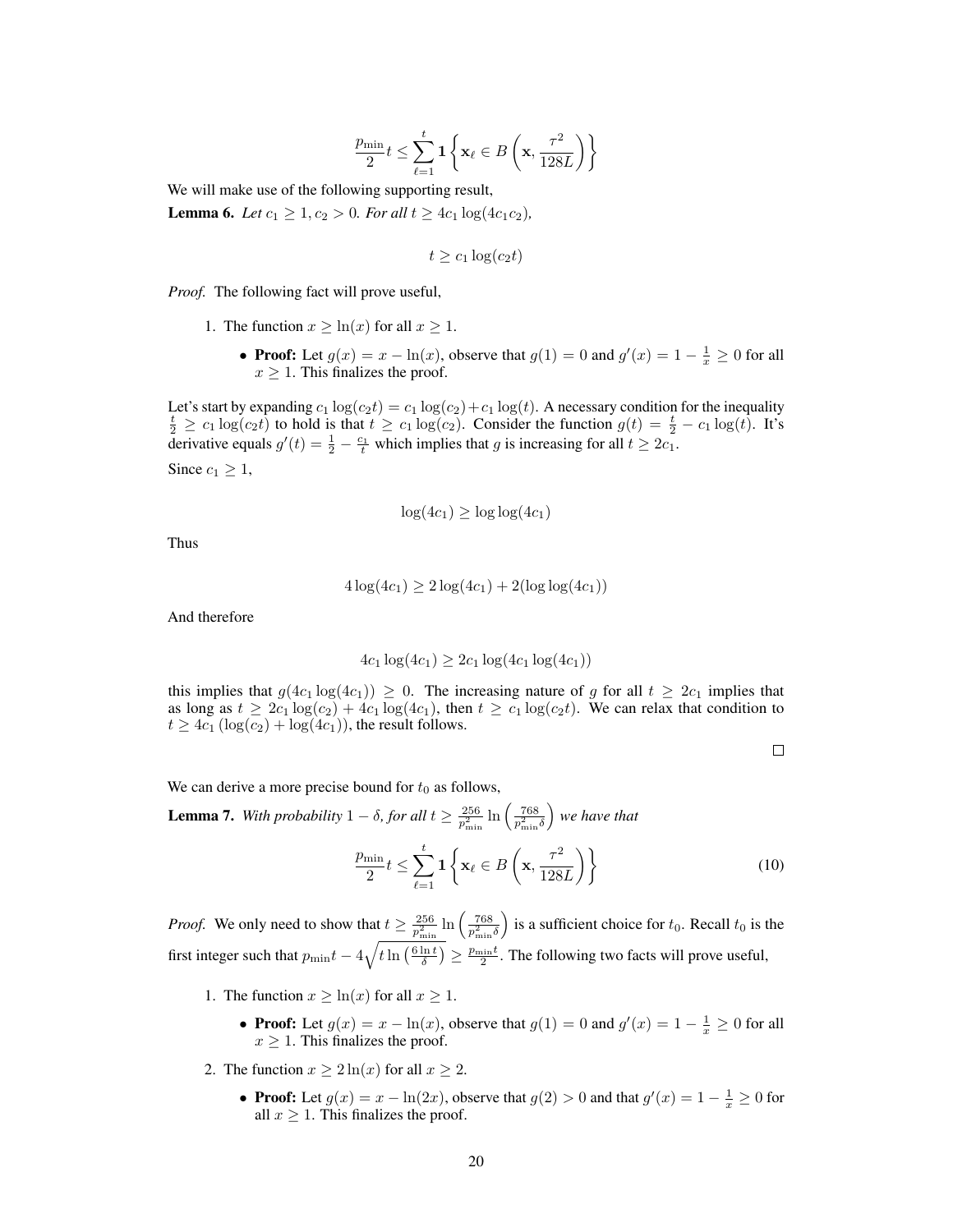The required inequality  $p_{\min}t - 4\sqrt{t \ln\left(\frac{6 \ln t}{\delta}\right)} \ge \frac{p_{\min}t}{2}$  holds if

$$
\frac{p_{\min}}{2}t \geq 4\sqrt{t\ln\left(\frac{6\ln t}{\delta}\right)}
$$

Which holds iff,

<span id="page-7-0"></span>
$$
\frac{p_{\min}^2}{64}t \ge \ln\left(\frac{6\ln t}{\delta}\right) = \ln\left(6\ln(t)\right) + \ln\left(\frac{1}{\delta}\right)
$$
that

It is enough to set  $t_0$  such

$$
\frac{p_{\min}^2 t}{128} \ge \ln\left(\frac{1}{\delta}\right). \tag{11}
$$

<span id="page-7-1"></span>and,

$$
\frac{p_{\min}^2 t}{128} \ge \ln(6\ln(t)).
$$
\n(12)

Equation  $\Pi$  yields the requirement

<span id="page-7-2"></span>
$$
t \ge \frac{128}{p_{\min}^2} \ln\left(\frac{1}{\delta}\right) \tag{13}
$$

Let's observe that  $g(t) = \frac{p_{\min}^2}{128}t - \ln(6\ln(t))$  is increasing whenever  $g'(t) = \frac{p_{\min}^2}{128} - \frac{1}{\ln(t)t} \ge 0$ . This holds if  $\ln(t)t \ge \frac{128}{p_{\min}^2}$  which holds for  $t \ge \frac{128}{p_{\min}^2}$ .

We will deal with Equation  $\boxed{12}$  by setting

<span id="page-7-3"></span>
$$
t = \frac{128}{p_{\min}^2} \ln\left(\left(\frac{6 \times 128}{p_{\min}^2}\right)^2\right) \tag{14}
$$

First observe this satisfies the previous requirement of  $t \ge \frac{128}{p_{\min}^2}$ . Let's see the last setting indeed works by noting this setting satisfies Inequality [12](#page-7-1) because we can show,

$$
\ln\left(\left(\frac{6\times128}{p_{\min}^2}\right)^2\right) = 2\ln\left(\frac{6\times128}{p_{\min}^2}\right)
$$
  

$$
\geq \ln\left(6\ln\frac{128}{p_{\min}^2}\right) + \ln\left(\frac{6\times128}{p_{\min}^2}\right)
$$
  

$$
\geq \ln\left(6\ln\frac{128}{p_{\min}^2}\right) + \ln\left(2\ln\left(\frac{6\times128}{p_{\min}^2}\right)\right)
$$
  

$$
= \ln\left(6\ln\frac{128}{p_{\min}^2}\ln\left(\left(\frac{6\times128}{p_{\min}^2}\right)^2\right)\right)
$$

Inequality (*i*) holds because as noted above for all  $x \ge 1$ ,  $x \ge \ln(x)$  and therefore  $\frac{128}{p_{\min}^2} \ge \ln \frac{128}{p_{\min}^2}$ and therefore  $\ln\left(\frac{6\times128}{p_{\min}^2}\right) \ge \ln\left(6\ln\frac{128}{p_{\min}^2}\right)$ . Inequality *(ii)* holds because as noted above for all  $x \ge 2, x \ge \ln(2x)$  and therefore  $\ln\left(\frac{6 \times 128}{p_{\min}^2}\right) \ge \ln\left(2\ln\left(\frac{6 \times 128}{p_{\min}^2}\right)\right)$ .

We conclude the proof by combining the condition from Equations  $\boxed{13}$  and  $\boxed{14}$  the condition on *t* can be written as,

$$
t \ge \max\left(\frac{128}{p_{\min}^2} \ln\left(\frac{1}{\delta}\right), \frac{128}{p_{\min}^2} \ln\left(\left(\frac{6 \times 128}{p_{\min}^2}\right)^2\right)\right)
$$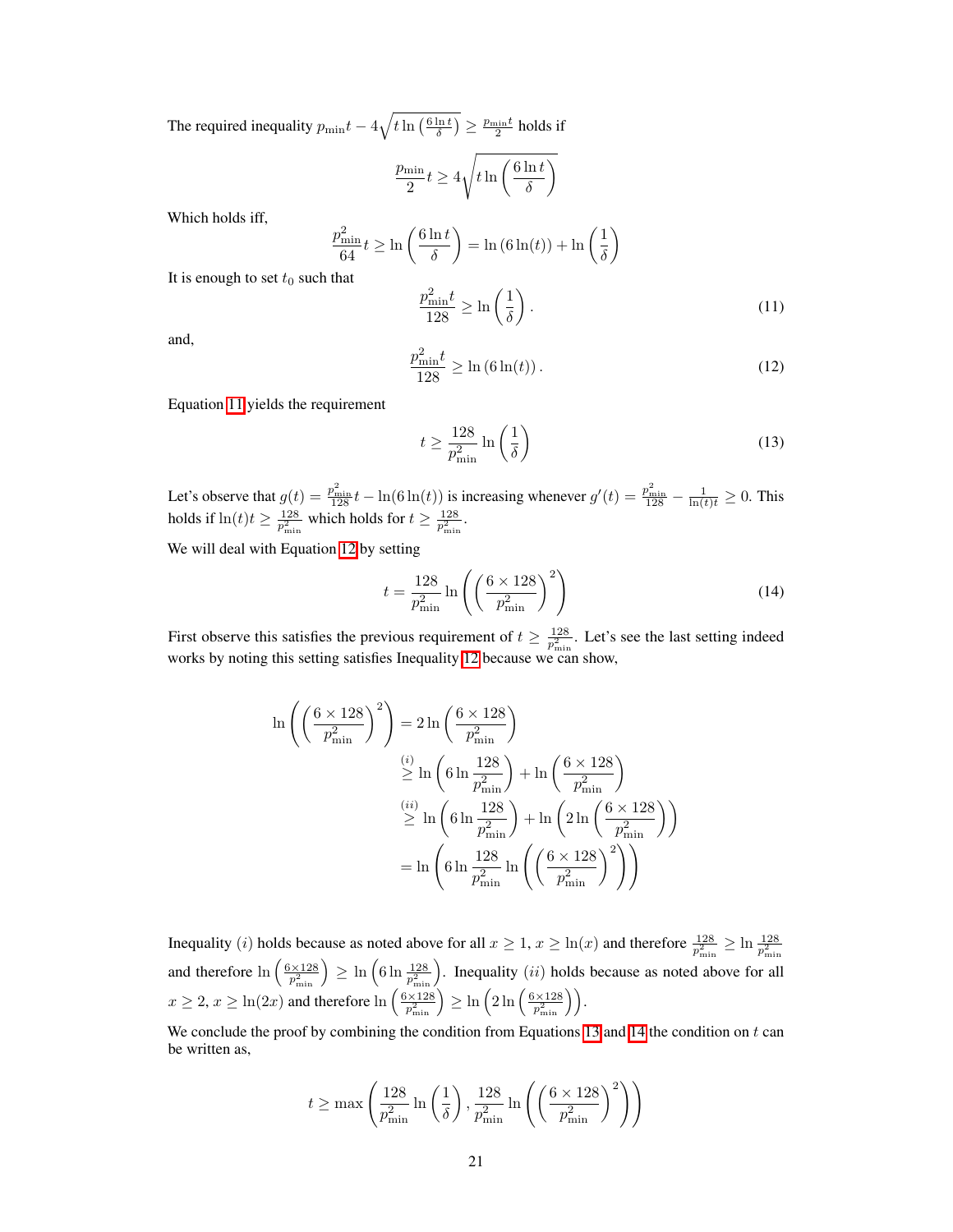And therefore, it is enough to set  $t \ge \frac{256}{p_{\min}^2} \ln \left( \frac{768}{p_{\min}^2 \delta} \right)$ ⌘ .

As a consequence of Lemma  $\overline{7}$  we conclude that provided t is sufficiently large  $\sum_{\ell=1}^t 1\left\{x_\ell \in B\left(x, \frac{\tau^2}{128L}\right)\right\}$  grows at a linear rate with large probability. As a consequence of Equation <mark>8</mark>,

<span id="page-8-1"></span><span id="page-8-0"></span> $\Box$ 

$$
\left|\sum_{\ell=1}^t \mathbf{1}\left\{\mathbf{x}_{\ell} \in B\left(\mathbf{x}, \frac{\tau^2}{128L}\right)\right\} \cdot \left(\bar{y}\left(\mathbf{x}, \frac{\tau^2}{128L}\right) - y_{\ell}\right)\right| \le 4\sqrt{t \ln\left(\frac{6\ln t}{\delta}\right)}
$$

thus,

$$
\bar{y}\left(\mathbf{x}, \frac{\tau^2}{128L}\right) \sum_{\ell=1}^t \mathbf{1}\left\{\mathbf{x}_{\ell} \in B\left(\mathbf{x}, \frac{\tau^2}{128L}\right)\right\} - 4\sqrt{t\ln\left(\frac{6\ln t}{\delta}\right)} \le \sum_{\ell=1}^t y_{\ell} \mathbf{1}\left\{\mathbf{x}_{\ell} \in B\left(\mathbf{x}, \frac{\tau^2}{128L}\right)\right\}
$$
\n(15)

and

$$
\sum_{\ell=1}^t y_\ell \mathbf{1}\left\{\mathbf{x}_\ell \in B\left(\mathbf{x}, \frac{\tau^2}{128L}\right)\right\} \le \bar{y}\left(\mathbf{x}, \frac{\tau^2}{128L}\right) \sum_{\ell=1}^t \mathbf{1}\left\{\mathbf{x}_\ell \in B\left(\mathbf{x}, \frac{\tau^2}{128L}\right)\right\} + 4\sqrt{t\ln\left(\frac{6\ln t}{\delta}\right)}\tag{16}
$$

with probability  $1 - 2\delta$  for all  $t \ge 1$ . Equation [15](#page-8-0) implies,

$$
\bar{y}\left(\mathbf{x}, \frac{\tau^2}{128L}\right) - \frac{4\sqrt{t\ln\left(\frac{6\ln t}{\delta}\right)}}{\sum_{\ell=1}^t \mathbf{1}\left\{\mathbf{x}_{\ell} \in B\left(\mathbf{x}, \frac{\tau^2}{128L}\right)\right\}} \le \frac{\sum_{\ell=1}^t y_{\ell} \cdot \mathbf{1}\left\{\mathbf{x}_{\ell} \in B\left(\mathbf{x}, \frac{\tau^2}{128L}\right)\right\}}{\sum_{\ell=1}^t \mathbf{1}\left\{\mathbf{x}_{\ell} \in B\left(\mathbf{x}, \frac{\tau^2}{128L}\right)\right\}} \\
= \frac{|\mathcal{D}_t\left(1, \frac{\tau^2}{128L}, \mathbf{x}\right)|}{|\mathcal{D}_t\left(\frac{\tau^2}{128L}, \mathbf{x}\right)|}
$$

By Lemma  $\frac{1}{2}$  if  $\mathcal{E}_1(\delta) \cap \mathcal{E}_2(\delta)$  hold, for all  $t \geq \frac{256}{p_{\min}^2} \ln \left( \frac{768}{p_{\min}^2 \delta} \right)$  $\sum$  Equation  $\boxed{10}$  implies,

$$
\mu(\tau) - \frac{8\sqrt{\ln\left(\frac{6\ln t}{\delta}\right)}}{p_{\min}\sqrt{t}} \leq \bar{y}\left(\mathbf{x}, \frac{\tau^2}{128L}\right) - \frac{8\sqrt{\ln\left(\frac{6\ln t}{\delta}\right)}}{p_{\min}\sqrt{t}}
$$

$$
\leq \bar{y}\left(\mathbf{x}, \frac{\tau^2}{128L}\right) - \frac{4\sqrt{t\ln\left(\frac{6\ln t}{\delta}\right)}}{\sum_{\ell=1}^t \mathbf{1}\left\{\mathbf{x}_{\ell} \in B\left(\mathbf{x}, \frac{\tau^2}{128L}\right)\right\}}
$$

$$
\leq \frac{|\mathcal{D}_t\left(1, \frac{\tau^2}{128L}, \mathbf{x}\right)|}{|\mathcal{D}_t\left(\frac{\tau^2}{128L}, \mathbf{x}\right)|}
$$

If **x** satisfies  $f_{\theta_{\star}}(\mathbf{x}) \ge \tau$  then  $\bar{y} \left( \mathbf{x}, \frac{\tau^2}{128L} \right)$  $\left( \frac{1}{2} \right) \ge \mu(\tau)$  and therefore the same logic as in the proof of Lemma [7](#page-6-0) implies that if in addition  $t \ge \frac{128}{\left(\frac{\mu(\tau)}{4} - \frac{1}{8}\right)^2 p_{\min}^2} \ln\left(\frac{384}{\left(\frac{\mu(\tau)}{4} - \frac{1}{8}\right)}\right)$  $\left(\frac{\mu(\tau)}{4}-\frac{1}{8}\right)^2 p_{\min}^2 \delta$ ◆ ,  $8\sqrt{\ln\left(\frac{6\ln t}{\delta}\right)}$  $\frac{\mu(\tau)}{p_{\min}\sqrt{t}} \leq \frac{\mu(\tau)}{4} - \frac{1}{8}$ 

And therefore,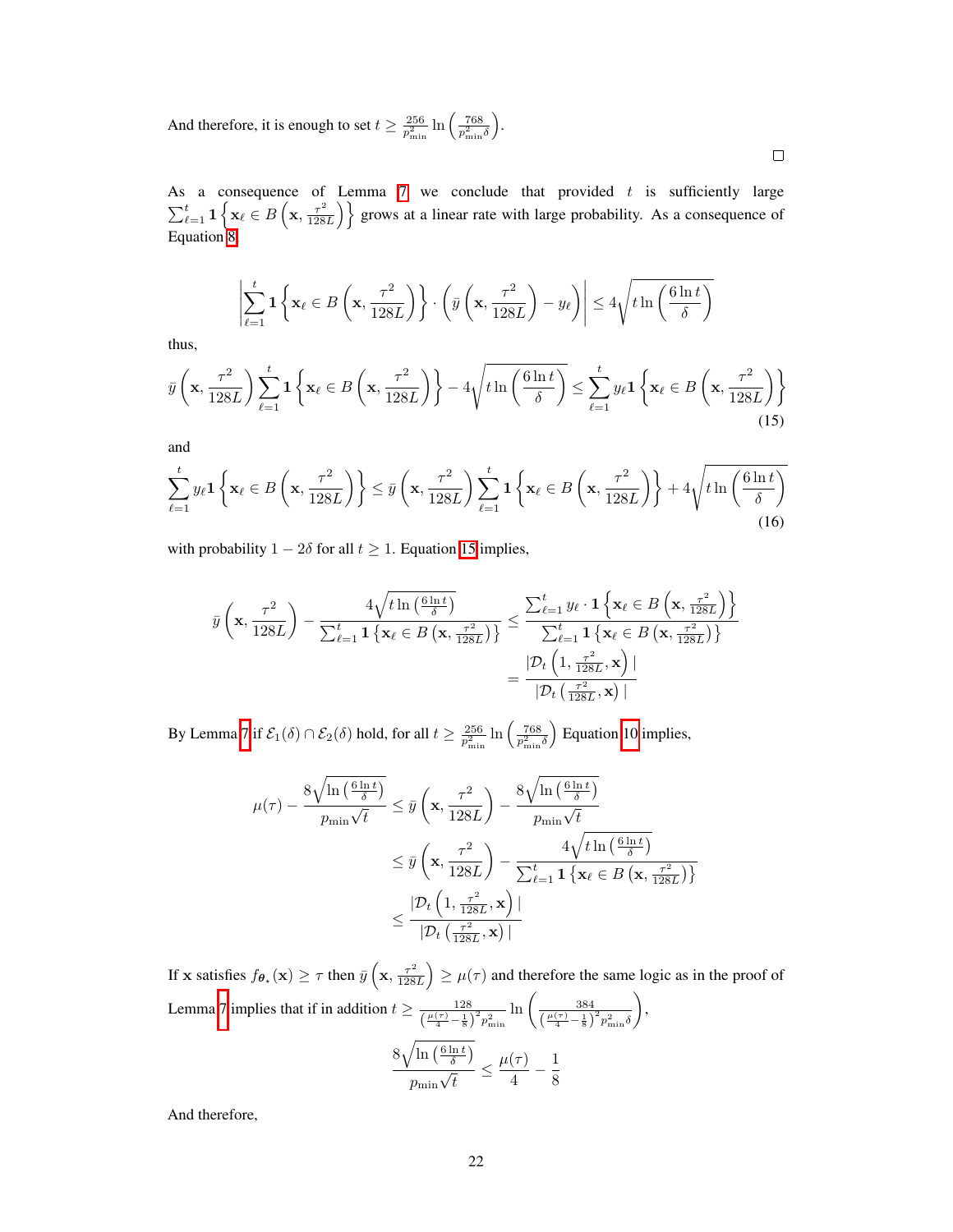$$
\frac{1}{8} + \frac{3\mu(\tau)}{4} \le \frac{|\mathcal{D}_t\left(1, \frac{\tau^2}{128L}, \mathbf{x}\right)|}{|\mathcal{D}_t\left(\frac{\tau^2}{128L}, \mathbf{x}\right)|}
$$

Thus,

<span id="page-9-0"></span>**Corollary 1.** *If*  $\mathcal{E}_1(\delta)$  ∩  $\mathcal{E}_2(\delta)$  *holds and*  $f_{\theta_*}(\mathbf{x})$  ≥  $\tau$  *then for all t* ≥ 256  $\frac{256}{\left(\frac{\mu(\tau)}{4} - \frac{1}{8}\right)^2 p_{\min}^2} \ln \left(\frac{768}{\left(\frac{\mu(\tau)}{4} - \frac{1}{8}\right)}\right)$  $\sqrt{\frac{\mu(\tau)}{4}-\frac{1}{8}}^2 p_{\min}^2 \delta$ ◆ *,*  $\frac{1}{8} + \frac{3\mu(\tau)}{4}$  $\frac{1}{4}$   $\leq$  $|D_t|$  $\left(1, \frac{\tau^2}{128L}, \mathbf{x}\right)$ *|*  $|\mathcal{D}_t\left(\frac{\tau^2}{128L}, \mathbf{x}\right)|$ 

Similarly we can show that Equation  $\overline{16}$  implies

$$
\frac{|\mathcal{D}_{t}\left(0, \frac{\tau^2}{128L}, \mathbf{x}\right)|}{|\mathcal{D}_{t}\left(\frac{\tau^2}{128L}, \mathbf{x}\right)|} = \frac{\sum_{\ell=1}^{t} y_{\ell} \mathbf{1}\left\{\mathbf{x}_{\ell} \in B\left(\mathbf{x}, \frac{\tau^2}{128L}\right)\right\}}{\sum_{\ell=1}^{t} \mathbf{1}\left\{\mathbf{x}_{\ell} \in B\left(\mathbf{x}, \frac{\tau^2}{128L}\right)\right\}} \leq \bar{y}\left(\mathbf{x}, \frac{\tau^2}{128L}\right) + \frac{4\sqrt{t\ln\left(\frac{6\ln t}{\delta}\right)}}{\sum_{\ell=1}^{t} \mathbf{1}\left\{\mathbf{x}_{\ell} \in B\left(\mathbf{x}, \frac{\tau^2}{128L}\right)\right\}}
$$

Thus whenever **x** satisfies  $f_{\theta_{\star}}(\mathbf{x}) \le -\tau$  then  $\bar{y}$   $\left(\mathbf{x}, \frac{\tau^2}{128L}\right)$  $\left( \frac{1}{\epsilon} \right) \leq \mu(-\tau)$ . By Lemma  $\sqrt{7}$  if  $\mathcal{E}_1(\delta) \cap \mathcal{E}_2(\delta)$ holds, for all  $t \geq$  Equation  $\boxed{10}$  implies,

$$
\frac{|\mathcal{D}_{t}\left(0, \frac{\tau^{2}}{128L}, \mathbf{x}\right)|}{|\mathcal{D}_{t}\left(\frac{\tau^{2}}{128L}, \mathbf{x}\right)|} = \frac{\sum_{\ell=1}^{t} y_{\ell} \mathbf{1}\left\{\mathbf{x}_{\ell} \in B\left(\mathbf{x}, \frac{\tau^{2}}{128L}\right)\right\}}{\sum_{\ell=1}^{t} \mathbf{1}\left\{\mathbf{x}_{\ell} \in B\left(\mathbf{x}, \frac{\tau^{2}}{128L}\right)\right\}}\n\n
$$
\leq \bar{y}\left(\mathbf{x}, \frac{\tau^{2}}{128L}\right) + \frac{4\sqrt{t \ln\left(\frac{6 \ln t}{\delta}\right)}}{\sum_{\ell=1}^{t} \mathbf{1}\left\{\mathbf{x}_{\ell} \in B\left(\mathbf{x}, \frac{\tau^{2}}{128L}\right)\right\}}\n\n
$$
\leq \mu(-\tau) + \frac{8\sqrt{\ln\left(\frac{6 \ln t}{\delta}\right)}}{p_{\min}\sqrt{t}}
$$
$$
$$

Following the same argument as in the derivation leading to Corollary  $\boxed{1}$ , the same logic as in the proof of Lemma  $\frac{128}{\left(\frac{1}{8} - \frac{\mu(-\tau)}{4}\right)^2 p_{\min}^2} \ln\left(\frac{384}{\left(\frac{1}{8} - \frac{\mu(-\tau)}{4}\right)^2} \right)$  $\left(\frac{1}{8} - \frac{\mu(-\tau)}{4}\right)^2 p_{\min}^2 \delta$ ◆ ,  $8\sqrt{\ln\left(\frac{6\ln t}{\delta}\right)}$  $\frac{1}{p_{\min}\sqrt{t}} \leq$  $\frac{1}{8} - \frac{\mu(-\tau)}{4}.$ 

And therefore,

$$
\frac{|\mathcal{D}_{t}\left(0, \frac{\tau^2}{128L}, \mathbf{x}\right)|}{|\mathcal{D}_{t}\left(\frac{\tau^2}{128L}, \mathbf{x}\right)|} \leq \frac{1}{8} + \frac{3\mu(-\tau)}{4}.
$$

Thus the following sister corollary to  $\sqrt{1}$  holds,

<span id="page-9-1"></span>**Corollary 2.** If 
$$
\mathcal{E}_1(\delta) \cap \mathcal{E}_2(\delta)
$$
 holds and  $f_{\theta}(\mathbf{x}) \le -\tau$  then for all  $t \ge \frac{256}{\left(\frac{1}{8} - \frac{\mu(-\tau)}{4}\right)^2 p_{\min}^2} \ln\left(\frac{768}{\left(\frac{1}{8} - \frac{\mu(-\tau)}{4}\right)^2 p_{\min}^2 \delta}\right)$   

$$
\frac{|\mathcal{D}_t\left(0, \frac{\tau^2}{128L}, \mathbf{x}\right)|}{|\mathcal{D}_t\left(\frac{\tau^2}{128L}, \mathbf{x}\right)|} \le \frac{1}{8} + \frac{\mu(-\tau)}{4}.
$$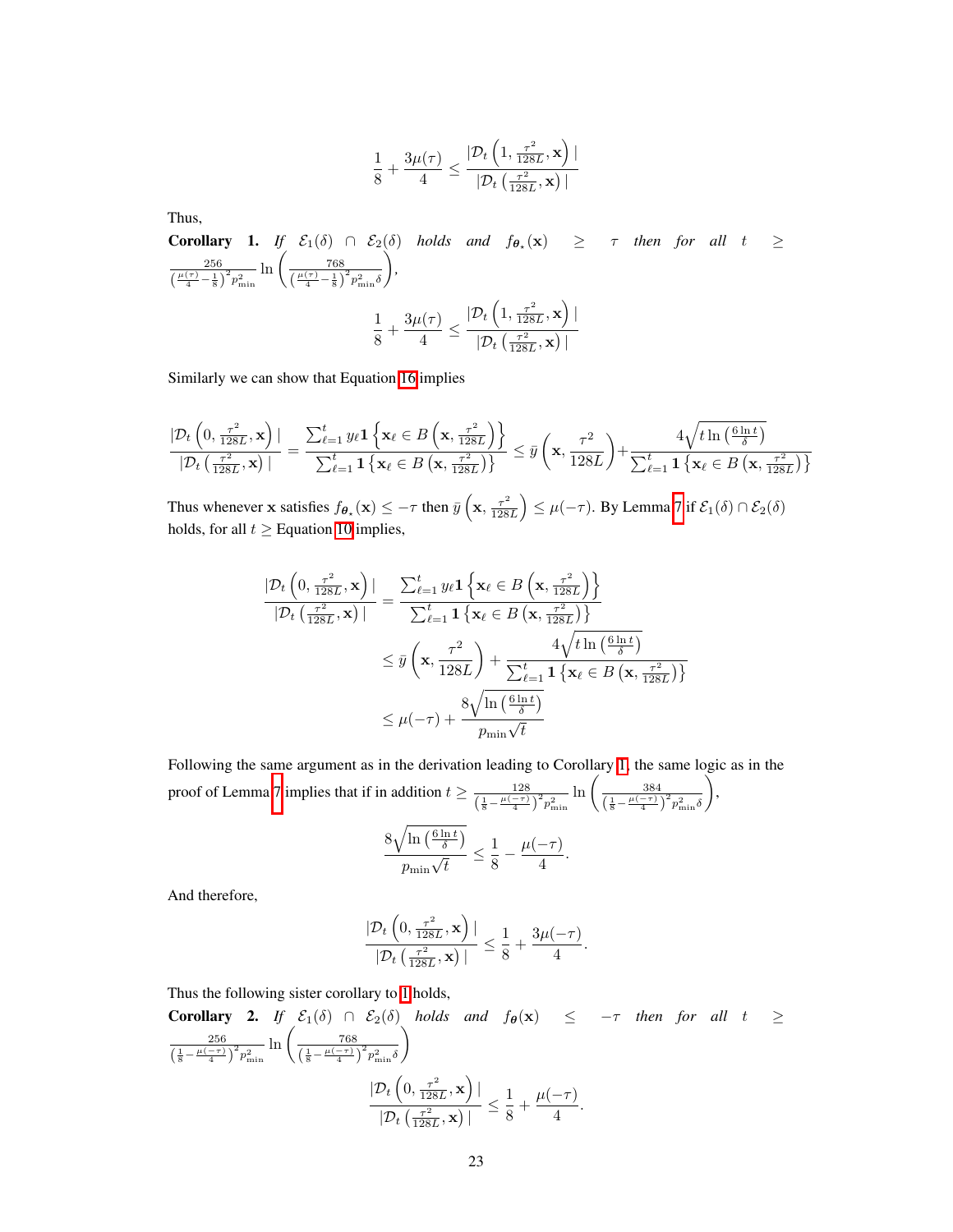Consider the sample points  $\{x_t, y_t\}_{t=1}^{\infty}$  all produced i.i.d. from distribution  $P$ . For any  $t \in \mathbb{N}$ consider  $\mathcal{U}_t$  the 'leave-point-*t*' process  $\{x_\ell, y_\ell\}_{\ell \neq t}$  with skip *t* indexing.

We will apply Corollaries  $\boxed{1}$  and  $\boxed{2}$  to the  $\{U_t\}_{t=1}^{\infty}$  processes with a value of  $\delta_t = \frac{\delta}{t^2}$  to obtain the following result,

<span id="page-10-0"></span>**Lemma 8.** With probability at least  $1 - 6\delta$ , for all  $t \ge \frac{10^6}{\left(\frac{1}{8} - \frac{\mu(-\tau)}{4}\right)^2 p_{\min}^2} \log \left( \frac{233}{\left(\frac{1}{8} - \frac{\mu(-\tau)}{4}\right) p_{\min} \delta} \right)$ ◆

*If*  $\mathbf{x}_t$  *satisfies*  $f_{\theta_{\star}}(\mathbf{x}_t) \geq \tau$  *then,* 

$$
\frac{1}{8} + \frac{3\mu(\tau)}{4} \le \frac{|\mathcal{D}_t\left(1, \frac{\tau^2}{128L}, \mathbf{x}_t\right)|}{|\mathcal{D}_t\left(\frac{\tau^2}{128L}, \mathbf{x}_t\right)|}
$$

*If*  $\mathbf{x}_t$  *satisfies*  $f_{\theta}(\mathbf{x}_t) \leq -\tau$  *then,* 

$$
\frac{|\mathcal{D}_t\left(0,\frac{\tau^2}{128L},\mathbf{x}_t\right)|}{|\mathcal{D}_t\left(\frac{\tau^2}{128L},\mathbf{x}_t\right)|} \leq \frac{1}{8} + \frac{\mu(-\tau)}{4}.
$$

*Proof.* Since  $\mu(-\tau) + \mu(-\tau) = 1$  $\mu(-\tau) + \mu(-\tau) = 1$ , as a direct consequence of Corollaries  $\sqrt{1}$  and  $\sqrt{2}$  we see that for any *t* with probability at least  $1 - 3\frac{\delta}{t^2}$ , if *t* is such that  $t - 1 \ge \frac{256}{\left(\frac{1}{8} - \frac{\mu(-\tau)}{4}\right)^2 p_{\min}^2} \ln \left( \frac{768t^2}{\left(\frac{1}{8} - \frac{\mu(-\tau)}{4}\right)} \right)$  $\left(\frac{1}{8} - \frac{\mu(-\tau)}{4}\right)^2 p_{\min}^2 \delta$ ◆ , then if  $\mathbf{x}_t$  satisfies  $f_{\theta_\star}(\mathbf{x}_t) \geq \tau$ ,

$$
\frac{1}{8} + \frac{3\mu(\tau)}{4} \le \frac{|\mathcal{D}_{t-1}\left(1, \frac{\tau^2}{128L}, \mathbf{x}_t\right)|}{|\mathcal{D}_{t-1}\left(\frac{\tau^2}{128L}, \mathbf{x}_t\right)|}
$$

And if  $\mathbf{x}_t$  satisfies  $f_{\theta}(\mathbf{x}_t) \leq -\tau$  then,

$$
\frac{|\mathcal{D}_{t-1}\left(0, \frac{\tau^2}{128L}, \mathbf{x}_t\right)|}{|\mathcal{D}_{t-1}\left(\frac{\tau^2}{128L}, \mathbf{x}_t\right)|} \leq \frac{1}{8} + \frac{\mu(-\tau)}{4}.
$$

Since  $2t \geq t - 1$ , the following inequality shows it is enough to provide a condition for *t* being such that  $t \ge \frac{1024}{(\frac{1}{8} - \frac{\mu(-\tau)}{4})^2 p_{\min}^2} \ln\left(\frac{768t}{(\frac{1}{8} - \frac{\mu(-\tau)}{4}) p_{\min}\delta}\right)$ ◆ ,  $\overline{1}$ 1

$$
t \ge \frac{1024}{\left(\frac{1}{8} - \frac{\mu(-\tau)}{4}\right)^2 p_{\min}^2} \ln\left(\frac{768t}{\left(\frac{1}{8} - \frac{\mu(-\tau)}{4}\right) p_{\min}\delta}\right)
$$
  

$$
\ge 2 \times \frac{256}{\left(\frac{1}{8} - \frac{\mu(-\tau)}{4}\right)^2 p_{\min}^2} \ln\left(\frac{768t^2}{\left(\frac{1}{8} - \frac{\mu(-\tau)}{4}\right)^2 p_{\min}^2 \delta}\right)
$$

This is satisfied for all *t* such that,

$$
t \geq \frac{4096}{\left(\frac{1}{8} - \frac{\mu(-\tau)}{4}\right)^2 p_{\min}^2} \log \left(\frac{12582912}{\left(\frac{1}{8} - \frac{\mu(-\tau)}{4}\right)^3 p_{\min}^3 \delta}\right)
$$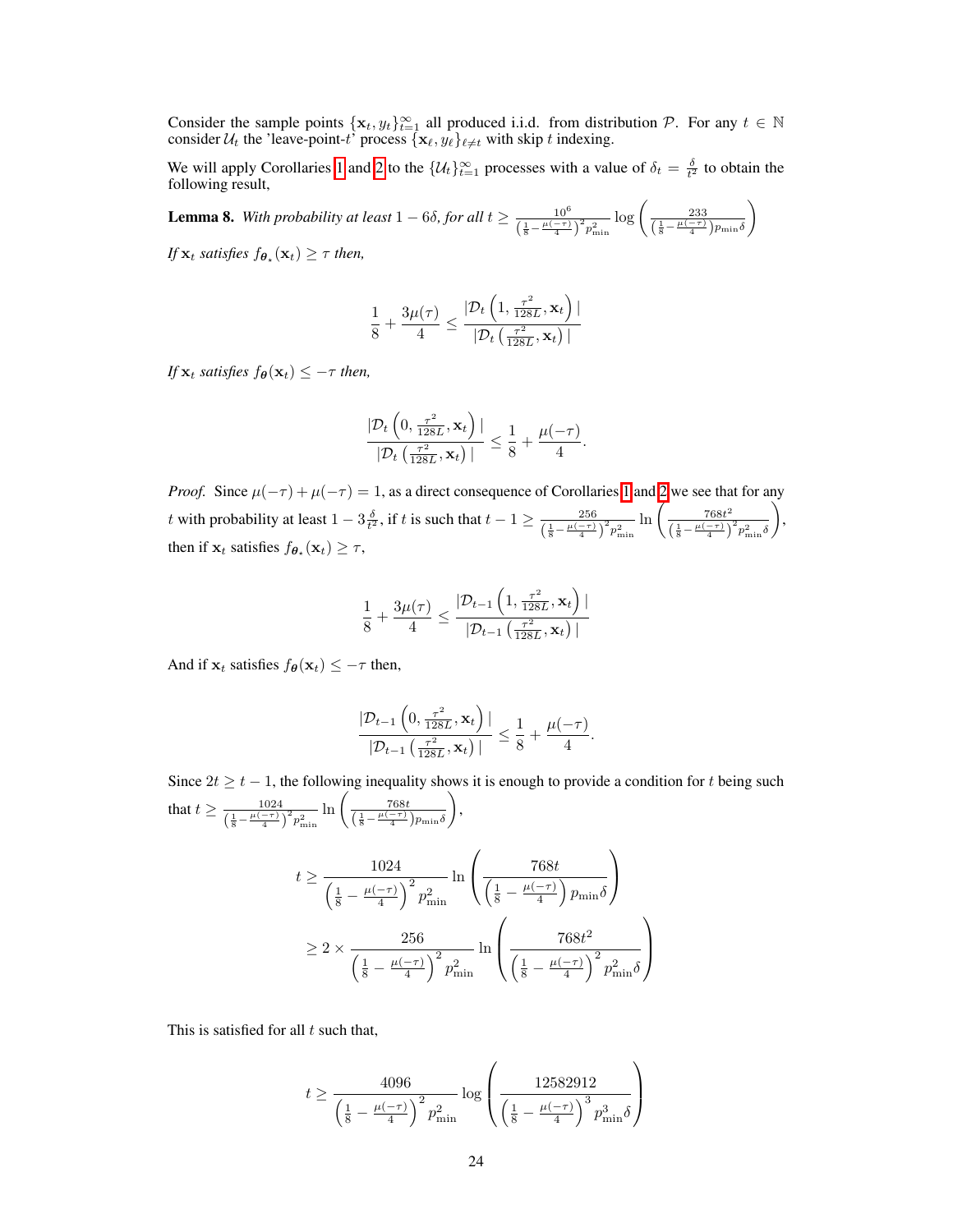To simplify this expression we can take  $t \ge \frac{10^6}{\left(\frac{1}{8} - \frac{\mu(-\tau)}{4}\right)^2 p_{\min}^2} \log \left( \frac{233}{\left(\frac{1}{8} - \frac{\mu(-\tau)}{4}\right) p_{\min} \delta} \right)$ ◆

Taking a union bound over all  $t \in \mathbb{N}$  (and thus over all processes  $\mathcal{U}_t$ ) and using Lemma [6](#page-6-2) implies that for all *t* such that  $t \ge \frac{10^6}{\left(\frac{1}{8} - \frac{\mu(-\tau)}{4}\right)^2 p_{\min}^2} \log \left( \frac{233}{\left(\frac{1}{8} - \frac{\mu(-\tau)}{4}\right) p_{\min} \delta} \right)$ ◆ with probability at least  $1 - 6\delta$  if  $\mathbf{x}_t$ satisfies  $f_{\theta_{\star}}(\mathbf{x}_t) \geq \tau$ ,

$$
\frac{1}{8} + \frac{3\mu(\tau)}{4} \le \frac{|\mathcal{D}_{t-1}\left(1, \frac{\tau^2}{128L}, \mathbf{x}_t\right)|}{|\mathcal{D}_{t-1}\left(\frac{\tau^2}{128L}, \mathbf{x}_t\right)|}
$$

And if  $\mathbf{x}_t$  satisfies  $f_{\theta}(\mathbf{x}_t) \leq -\tau$  then,

$$
\frac{|\mathcal{D}_{t-1}\left(0, \frac{\tau^2}{128L}, \mathbf{x}_t\right)|}{|\mathcal{D}_{t-1}\left(\frac{\tau^2}{128L}, \mathbf{x}_t\right)|} \leq \frac{1}{8} + \frac{\mu(-\tau)}{4}.
$$

Let's call the event alluded by in Lemma  $\mathcal{B}$  as  $\mathcal{E}_*$ . Note that whenever  $\mathcal{E}_*$  holds, all the events  $\mathcal{E}_1(\frac{\delta}{t^2}) \cap \mathcal{E}_2(\frac{\delta}{t^2})$  also hold for all *t* (each corresponding to  $\mathbf{x}_t$ ).

In the ensuing discussion we'll condition on  $\mathcal{E}_{\star}$ .

We are ready to link these results with those of Lemma  $3$  to derive guarantees for the PLOT algorithm. We'll use the following notations in the following discussion to simplify the notations,

$$
A_t = \sum_{\ell=1}^{t-1} \mathbf{1} \left\{ \mathbf{x}_{\ell} \in B(\mathbf{x}_t, \frac{\tau^2}{128L}) \right\}
$$
  
\n
$$
B_t = \mathcal{P}_{\mathcal{X}}(\tilde{\mathbf{x}} \in B(\mathbf{x}_t, \frac{\tau}{128L}))
$$
  
\n
$$
C_t = \bar{y} \left( \mathbf{x}_t, \frac{\tau^2}{128L} \right)
$$
  
\n
$$
D_t = \sum_{\ell=1}^{t-1} y_{\ell} \mathbf{1} \left\{ \mathbf{x}_{\ell} \in B \left( \mathbf{x}_t, \frac{\tau^2}{128L} \right) \right\}
$$

Recall that as stated in Theorem  $\prod$  the number of pseudo-labels we will introduce at time *t* equals

$$
W_t = \max\left(4\sqrt{t\ln\left(\frac{6t^2\ln t}{\delta'}\right)}, \frac{\left(\frac{\mu(\tau)}{2} + \frac{1}{4}\right)A_t - D_t}{\frac{3}{4} - \frac{\mu(\tau)}{2}}\right)
$$

Since  $\mathcal{E}_1(\frac{\delta}{t^2}) \cap \mathcal{E}_2(\frac{\delta}{t^2})$  holds, Equation **9** implies

$$
t\mathcal{P}_{\mathcal{X}}(\tilde{\mathbf{x}}\in B(\mathbf{x}_t,\frac{\tau}{128L}))\leq \sum_{\ell=1}^{t-1}\mathbf{1}\left\{\mathbf{x}_{\ell}\in B(\mathbf{x}_t,\frac{\tau^2}{128L})\right\}+W_t
$$

Similarly Equation [15](#page-8-0) implies,

$$
\bar{y}\left(\mathbf{x}_{t}, \frac{\tau^{2}}{128L}\right) \sum_{\ell=1}^{t-1} \mathbf{1}\left\{\mathbf{x}_{\ell} \in B\left(\mathbf{x}_{t}, \frac{\tau^{2}}{128L}\right)\right\} \leq \sum_{\ell=1}^{t-1} y_{\ell} \mathbf{1}\left\{\mathbf{x}_{\ell} \in B\left(\mathbf{x}_{t}, \frac{\tau^{2}}{128L}\right)\right\} + W_{t}
$$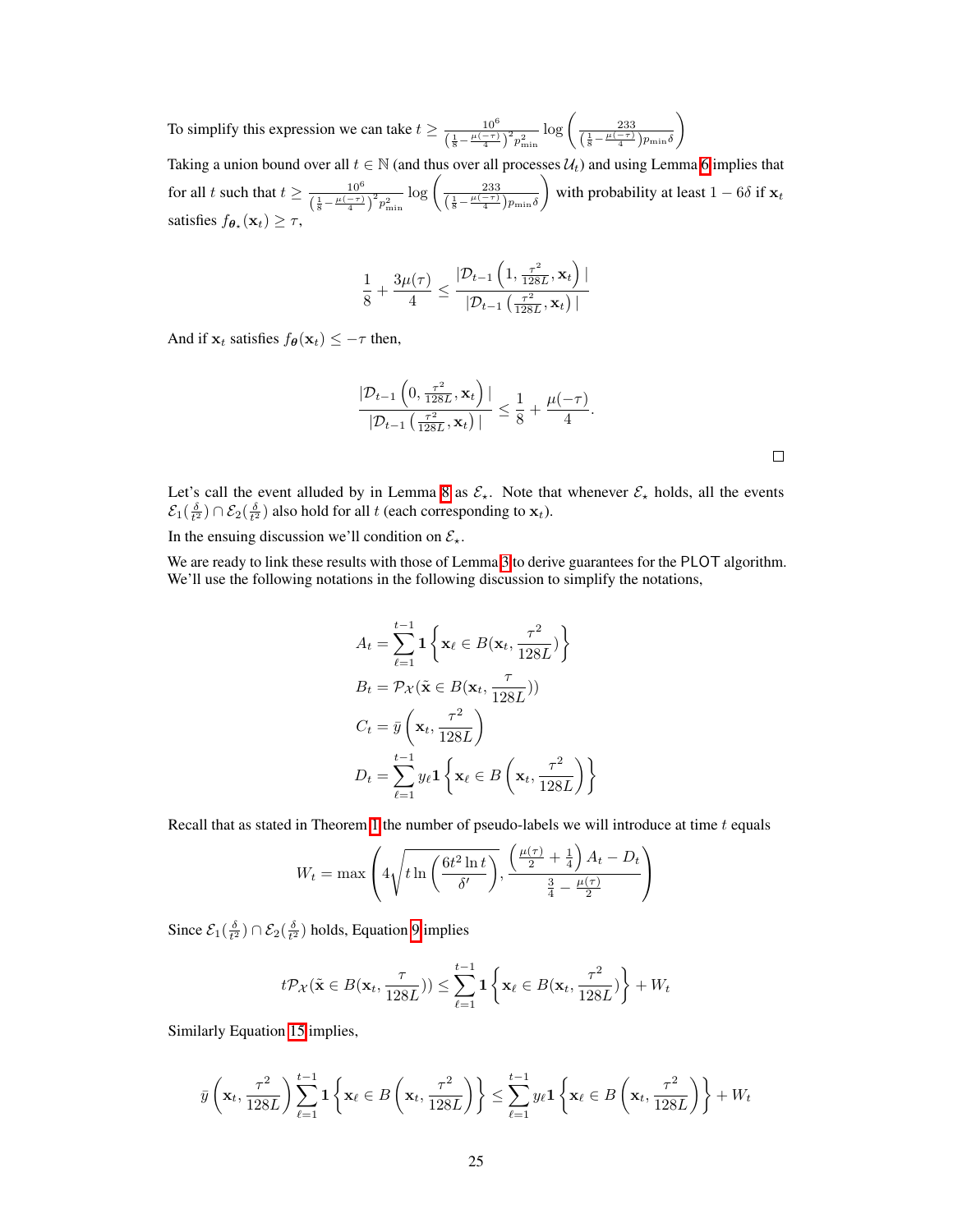Let's see that in case  $x_t$  is such that  $f_{\theta_x}(x_t) \geq \tau$ , the empirical average of the pseudo-label augmented dataset (where effectively  $x_t$  has been added  $W_t$  times) is always at least  $\frac{1}{4} + \frac{\mu(\tau)}{2}$  thus satisfying the conditions of Lemma  $\overline{\mathcal{B}}$ . This will imply that PLOT will accept  $\mathbf{x}_t$ .

The inequalities above are equivalent to the relationships

$$
tB_t \le A_t + W_t
$$
  

$$
CA_t \le D_t + W_t
$$

Recall  $C_t \geq \mu(\tau)$ . So we will instead use  $\tilde{C} = \mu(\tau)$ . Notice the pseudo-label augmented label ratio equals  $\frac{D_t + W_t}{A_t + W_t}$  and that  $\frac{D_t + W_t}{A_t + W_t} \ge \tilde{C} - \left(\frac{\mu(\tau)}{2} - \frac{1}{4}\right)$ ◆  $\overline{a}$ since  $D_t + W_t$  $\frac{D_t + W_t}{A_t + W_t} \ge \tilde{C} - \left(\frac{\mu(\tau)}{2} - \frac{1}{4}\right)$ ◆  $\alpha$ 

Iff

$$
D_t + W_t \geq (\tilde{C} - \alpha) (A_t + W_t) = A_t \tilde{C} + W_t \tilde{C} - \alpha A_t - \alpha W_t.
$$

Which holds iff  $W_t \ge \frac{A_t \tilde{C} - D_t - \alpha A_t}{1 - \tilde{C} + \alpha}$ . Thus we conclude that for such setting of  $W_t$ , if  $\mathcal{E}_x$  holds, any point  $\mathbf{x}_t$  with  $f_{\theta_\star}(\mathbf{x}_t) \geq \tau$  will be accepted. Since  $W_t$  is explicitly designed to satisfy this condition, we conclude that  $x_t$  will be accepted.

We are left with showing that points  $x_t$  such that  $f_{\theta_t}(x_t) \leq -\tau$  will not be spuriously accepted too many times.

To show this result we will use the fact that for large *t* the ratio  $\frac{D_t+W_t}{A_t+W_t} \approx \frac{D_t}{A_t}$  and for large *t* this ratio is roughly equal to  $\bar{y}$   $\left(\mathbf{x}_t, \frac{\tau^2}{128L}\right)$ ), which in turn is at most  $\mu(-\tau)$ .

Recall  $C_t = \bar{y} \left( \mathbf{x}_t, \frac{\tau^2}{128L} \right)$ ) and let  $\alpha_t = \frac{1}{4} - \frac{\bar{y} \left( \mathbf{x}_t, \frac{\tau^2}{128L} \right)}{2}$  $\frac{128L}{2}$ . Notice  $\alpha_t \geq 0$  since by Lipschitsness, all points **x** in  $B(\mathbf{x}_t, \frac{\tau^2}{128L})$  satisfy  $f_{\theta_*}(\mathbf{x}) < 0$ . In fact  $\alpha_t \geq \frac{1}{4} - \frac{\mu(-\tau)}{2}$ . Similar to the discussion above we see that  $\frac{D+W_t}{A_t+W_t} \leq C_t + \alpha_t$  iff

$$
D_t + W_t \le A_t C_t + A_t \alpha_t + C_t W_t + \alpha_t W_t
$$

Which holds if  $W_t \n\t\leq \frac{A_t C_t + A_t \alpha_t - D_t}{1 - C_t - \alpha_t}$ . Whenever this condition is triggered, the reverse version of Lemma  $\beta$  (Lemma  $\beta$ ) will hold and therefore the whole batch will be rejected.

Recall that  $W_t = \max\left(\frac{A_t\tilde{C} - D_t - \alpha A_t}{1 - \tilde{C} + \alpha}, \frac{4\sqrt{t \ln\left(\frac{6t^2 \ln t}{\delta}\right)}}{1 - \tilde{C} + \alpha}\right)$ . Since  $\frac{A_t\tilde{C} - D_t - \alpha A_t}{1 - \tilde{C} + \alpha} < \frac{A_tC_t + A_t\alpha_t - D_t}{1 - C_t - \alpha_t}$ , the condition  $W_t \leq \frac{A_t C_t + A_t \alpha_t - D_t}{1 - C_t - \alpha_t}$  holds only when  $\sqrt{t \ln\left(\frac{6t^2 \ln t}{\delta}\right)} \leq \frac{A_t C_t + A_t \alpha_t - D_t}{1 - C_t - \alpha_t}$ . It remains to see this condition starts holding for all *t* large enough.

By Equations  $\overline{16}$ ,  $\overline{9}$ , and  $\overline{15}$  if  $\mathcal{E}_{\star}$  holds,

$$
D_t \le C_t A_t + 4\sqrt{t \ln\left(\frac{6t^2 \ln t}{\delta}\right)}
$$

$$
t B_t \le A_t + 4\sqrt{t \ln\left(\frac{6t^2 \ln t}{\delta}\right)}
$$

$$
C_t A_t \le D_t + 4\sqrt{t \ln\left(\frac{6t^2 \ln t}{\delta}\right)}
$$